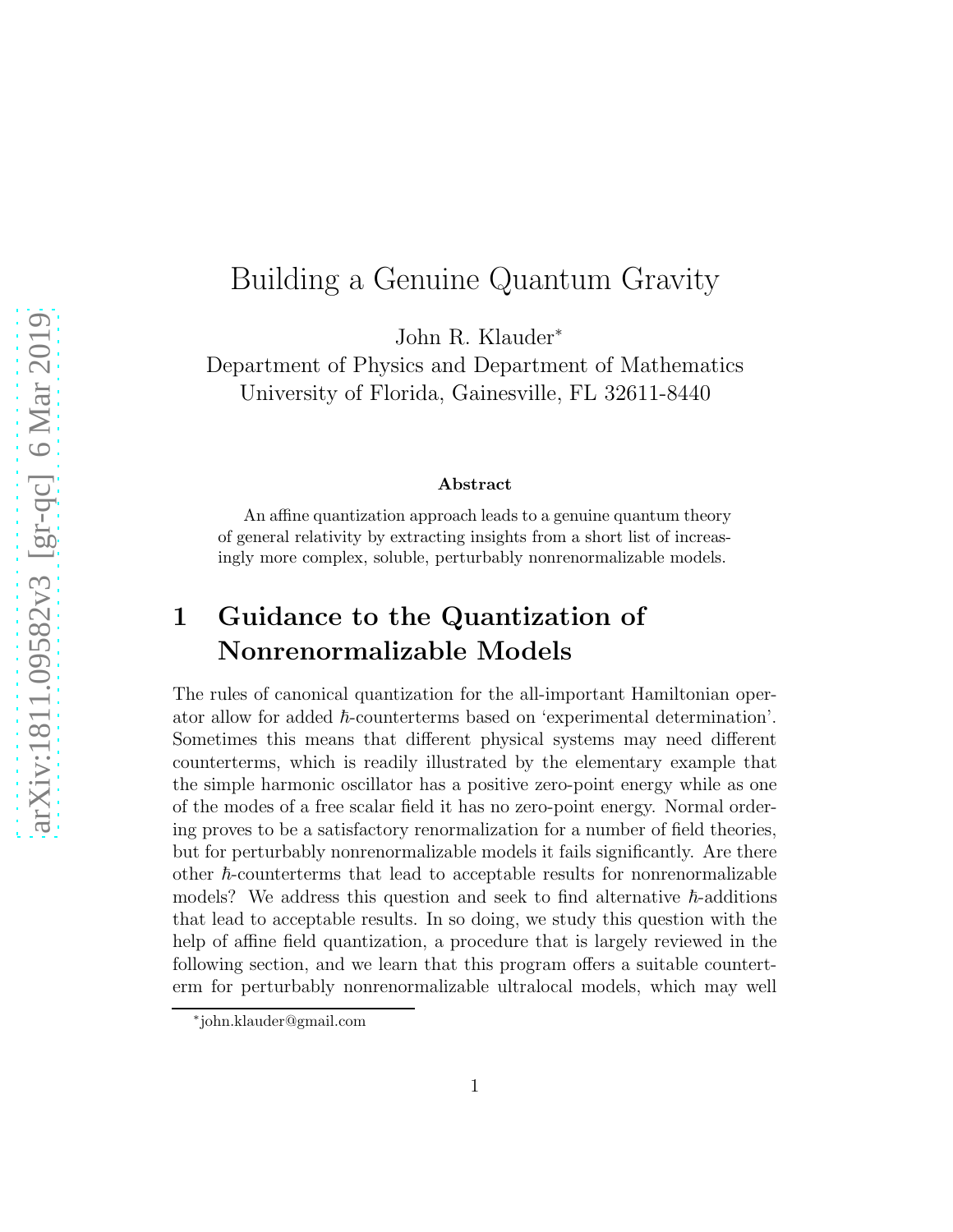be suitably modified for more complicated models such as perturbably nonrenormalizable covariant scalar models in 5 and more spacetime dimensions, and also perturbably nonrenormalizable general relativity in 4 spacetime dimensions.

As an initial comment, we recall that if a classical model is perturbably nonrenormalizable when conventionally quantized, then in both the classical and the quantum realms, the interacting theories are not continuously connected to their conventional free theories when the interaction is reduced to zero. As a simple 'perturbably nonrenormalizable toy model', consider the action functional (and its associated domains!) for  $y \in \mathbb{R}$  and  $g \geq 0$ , given by

$$
A_g = \int_0^T \left\{ \frac{1}{2} [\dot{y}(t)^2 - \omega^2 y(t)^2] - gy(t)^{-4} \right\} dt , \qquad (1)
$$

which illustrates the point clearly when initially  $q > 0$  and then  $q \to 0$ . The result is not the free theory classically or quantum mechanically, but instead provides an example of what we call a 'pseudofree model' (e.g., see [1]).

## 2 Ultralocal Models

#### 2.1 Canonical Quantization

The classical Hamiltonian for this model is given by

$$
H(\pi, \phi) = \int \left\{ \frac{1}{2} [\pi(x)^2 + m_0^2 \phi(x)^2] + g_0 \phi(x)^4 \right\} d^s x , \qquad (2)
$$

where the momentum field  $\pi(x)$  and the scalar field  $\phi(x)$  have a Poisson bracket  $\{\phi(x), \pi(x')\} = \delta^s(x - x')$ , and  $x \in \mathbb{R}^s$  is a point in an s-dimensional configuration space,  $s \geq 1$ , [2]. Conventional canonical quantization leads to a free field solution in which  $m_0 \rightarrow m$  and  $g_0 \rightarrow 0$ . Briefly reviewed, the conventional approach begins with (i) a regularization in which a finite subspace of  $\mathbb{R}^s$  is replaced with a finite, discrete spatial lattice of points  $\mathbf{k}a$ , where  $\mathbf{k} = \{k_1, k_2, \ldots, k_s\}, k_j \in \mathbb{Z} = \{0, \pm 1, \pm 2, \cdots\}, j = 1, \cdots, s$ , composed of  $N' < \infty$  points, with  $a > 0$  as the lattice spacing, (ii) a quantization of the regularized system, followed by (iii) an elimination of the regularization as  $a \rightarrow 0$ . As dictated by the Central Limit Theorem, the result is a Gaussian ground state, i.e., a free quantum system, in which  $g_0 = 0$ . The classical limit of the quantum theory is also free and thus contradicts the original, nonlinear classical theory.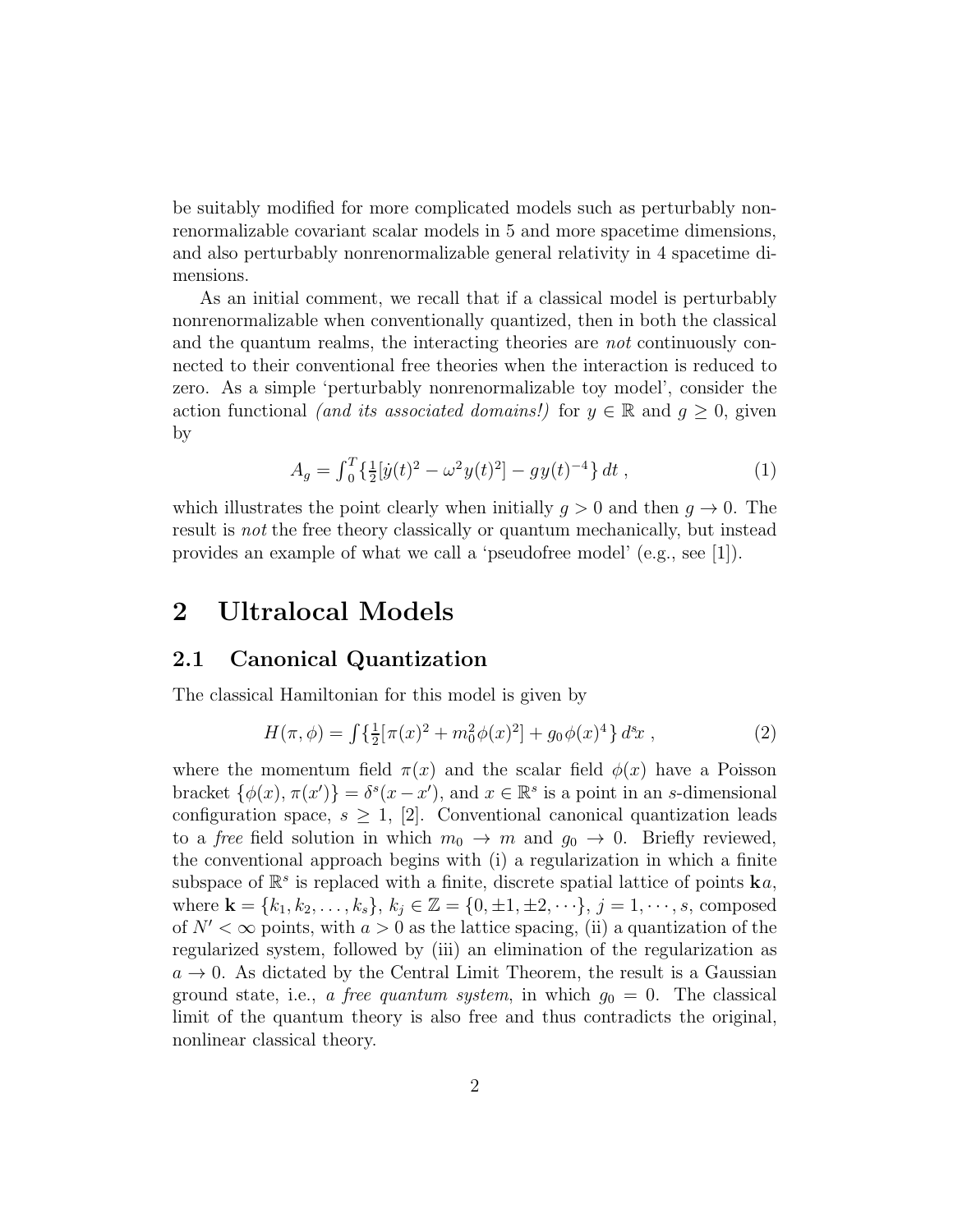We aim to do better. The story of the first example, as presented below, is offered in more detail than the other examples because the other examples have rather similar stories.

### 2.2 Affine Quantization

An affine quantization starts by first introducing the classical affine field  $\kappa(x) \equiv \pi(x)\phi(x), \ \phi(x) \neq 0$ , and the affine field replaces the momentum field. The Poisson bracket is  $\{\phi(x), \kappa(x')\} = \delta^{s}(x-x')\phi(x), \phi(x) \neq 0$ , which can lead to a representation of the affine Lie algebra. Now the classical Hamiltonian is given by

$$
H'(\kappa, \phi) = \int \left\{ \frac{1}{2} [\kappa(x)\phi(x)^{-2}\kappa(x) + m_0^2 \phi(x)^2] + g_0 \phi(x)^4 \right\} d^3x . \tag{3}
$$

The quantum commutator is given by  $[\hat{\phi}(x), \hat{\kappa}(x')] = i\hbar \delta^{s}(x-x')\hat{\phi}(x), \hat{\phi}(x) \neq$ 0, and the affine operators have two irreducible representations: one where  $\phi(x) > 0$  and one where  $\phi(x) < 0$ . Thus, for the affine field  $\phi(x)$ , we will use these two irreducible representations, a possibility offered by the rules of Enhanced Quantization pertaining to reducible operator representations [3].

The commutator resembles a current commutation relation, and, as such, we find the field operators have a different kind of representation suitable for operator product expansions. Let  $\lambda \in \mathbb{R}$ , then  $\hat{\phi}(x) = \int B(x, \lambda)^{\dagger} \lambda B(x, \lambda) d\lambda$ ,  $\hat{\kappa}(x) = \int B(x,\lambda)^{\dagger} \tau(\partial/\partial\lambda,\lambda) B(x,\lambda) d\lambda$ , with  $\tau(\partial/\partial\lambda,\lambda) \equiv -i\frac{1}{2}$  $\frac{1}{2}\hbar\left[(\partial/\partial\lambda)\lambda\right]+$  $\lambda(\partial/\partial\lambda)$ . Here  $B(x,\lambda) \equiv A(x,\lambda) + c(\lambda)\mathbb{I}$ , where  $[A(x,\lambda), A(x',\lambda')^{\dagger}] = \delta^{s}(x-\lambda)$  $x'$ ) $\delta(\lambda - \lambda')$ **1**,  $A(x, \lambda)$  annihilates the 'no-particle' state  $|0\rangle$ , i.e.,  $A(x, \lambda)|0\rangle =$ 0 for all arguments, and  $c(\lambda)$  is the real 'model function' (defined below). Local products are formally given, for example, by

$$
\hat{\phi}(x)\hat{\phi}(x') = \int B(x,\lambda)^{\dagger} \lambda B(x,\lambda) d\lambda \cdot \int B(x',\lambda')^{\dagger} \lambda' B(x',\lambda') d\lambda' \n= \int \int B(x,\lambda)^{\dagger} \lambda [B(x,\lambda), B(x',\lambda')^{\dagger}] \lambda' B(x',\lambda') d\lambda d\lambda' \n+!\hat{\phi}(x)\hat{\phi}(x')! \n(4)\n= \delta^{s}(x - x') \int B(x,\lambda)^{\dagger} \lambda^{2} B(x,\lambda) d\lambda + \hat{\phi}(x)\hat{\phi}(x') ! ,
$$

where  $!(\cdot)!$  denotes 'normal ordering' for  $B^{\dagger}$  and B, and which is now rescaled (sometimes denoted by  $R$  for 'renormalized') by first letting  $\widehat{\delta}$  denote a 'smoothed out  $\delta$ -function' (e.g., a tall and narrow Gaussian function) and introducing the command 'R $\delta$ ' meaning 'restore  $\delta$ -functions'. It follows that

$$
\hat{\phi}_R^2(x) \equiv R\delta \lim_{x' \to x} b\,\hat{\delta}^s(0)^{-1} \left[ \hat{\delta}^s(x - x') \int B(x, \lambda) \, d\lambda \, d\lambda + \, \hat{\phi}(x) \, \hat{\phi}(x') \, \, d\lambda \right]
$$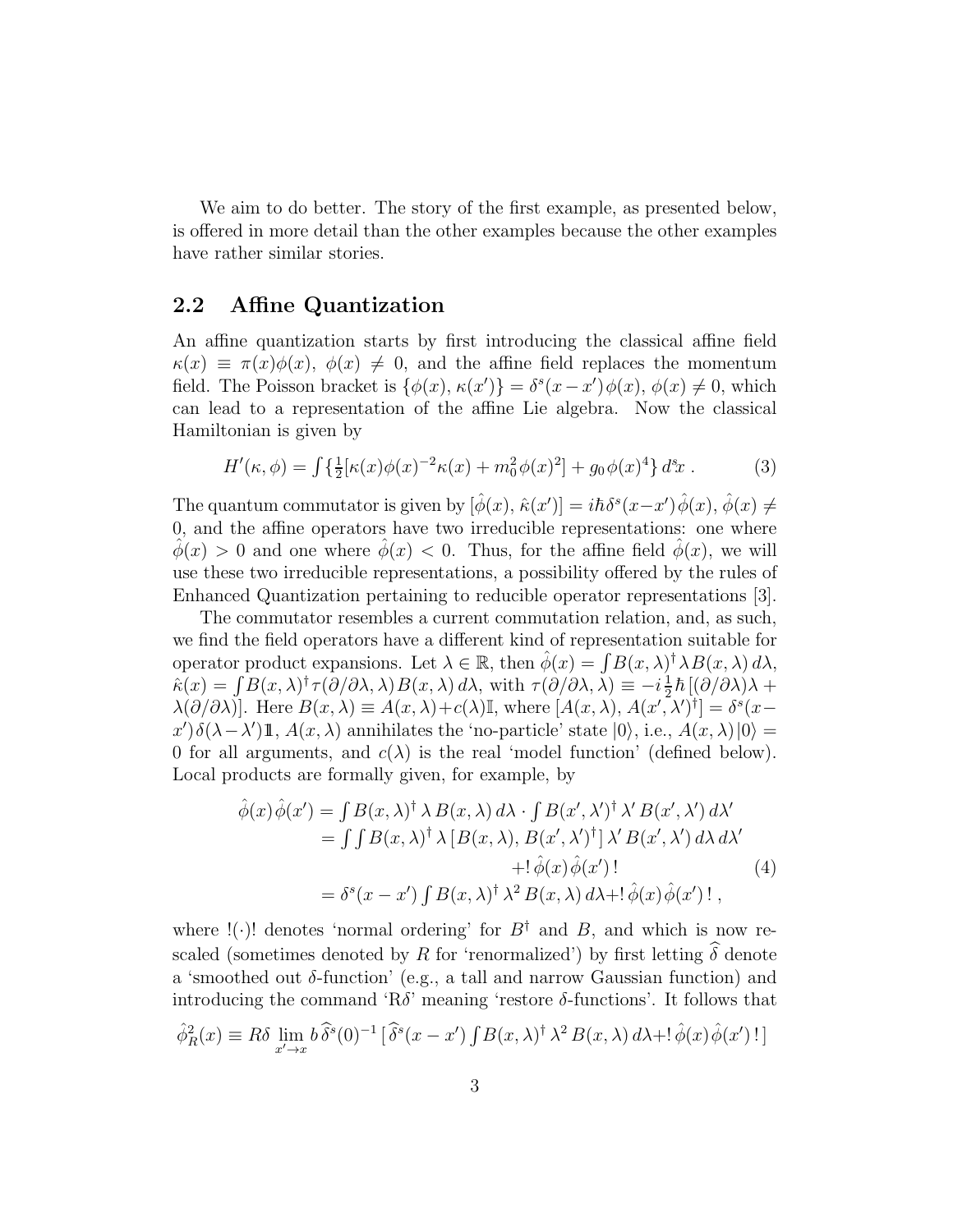$$
\equiv b \int B(x,\lambda)^{\dagger} \lambda^2 B(x,\lambda) d\lambda \equiv \hat{\phi}^2(x) \equiv \hat{\underline{\phi}}(x) \hat{\phi}(x) \neq \hat{\phi}(x)^2 , \quad (5)
$$

where b is a positive factor with dimensions (length)<sup>-s</sup>, and, for simplicity, we will sometimes implicitly choose  $b = 1$ . Note well the meaning of the several different expressions!

The quantum Hamiltonian  $\mathfrak{H}$  is given by

$$
\mathfrak{H} = \int d^s x \int \{ B(x, \lambda)^{\dagger} \mathfrak{h}(\partial/\partial \lambda, \lambda) B(x, \lambda) \} d\lambda \n= \int d^s x \int \{ A(x, \lambda)^{\dagger} \mathfrak{h}(\partial/\partial \lambda, \lambda) A(x, \lambda) \} d\lambda,
$$
\n(6)

a relation that requires

$$
\mathfrak{h}(\partial/\partial\lambda) c(\lambda) = 0 ; \qquad (7)
$$

moreover, to ensure that the ground state  $|0\rangle$  is unique we require that  $\int c(\lambda)^2 d\lambda = \infty$ . Guided by the classical Hamiltonian (3), we choose

$$
\mathfrak{h}(\partial/\partial\lambda,\lambda) = -\frac{1}{2}\hbar^2[\lambda(\partial/\partial\lambda) + \frac{1}{2}]\lambda^{-2}[\lambda(\partial/\partial\lambda) + \frac{1}{2}] + \frac{1}{2}m_0^2\lambda^2 + g_0\lambda^4
$$
  
=  $\frac{1}{2}[-\hbar^2(\partial^2/\partial\lambda^2) + \frac{3}{4}\hbar^2\lambda^{-2} + m_0^2\lambda^2] + g_0\lambda^4$ . (8)

The two lines of equation (8) are elementary examples of two different approaches to express the Hamiltonian: the top line 'hides' the quantum correction, while the bottom line 'shows' the quantum correction. In later sections we will encounter similar cases where the Hamiltonian of more complex systems may also be presented in different fashions.

The model function  $c(\lambda)$  that solves (7) has a 'large  $\lambda$  behavior' and a 'small  $\lambda$  behavior' which leads to a functional behavior given by  $c(\lambda)$  =  $e^{-U(\lambda)/2} |\lambda|^{-1/2}$  for some function  $U(\lambda)$  for which  $-\infty < U(\lambda) < \infty$ . The 'small  $\lambda$  behavior' ignores the classical potential terms, and we can find the 'small  $\lambda$  behavior' simply by observing that  $\left[\lambda(\partial/\partial\lambda) + \frac{1}{2}\right]F(\lambda) = 0$  implies  $F(\lambda)^{-1} \partial F(\lambda) / \partial \lambda = -1/(2\lambda)$ , which leads to  $F(\lambda) \propto \lambda^{-1/2}$ .

The form of  $c(\lambda)$  hints at the form of the Schrödinger ground-state wave function, namely  $\Psi(\phi) = e^{-V(\phi)/2} \Pi_x |\phi(x)|^{-1/2}$ ,  $-\infty < V(\phi) < \infty$ , while one form of Schrödinger's equation is given by

$$
i\hbar \partial \Psi(\phi, t) / \partial t = \{ \int [\frac{1}{2}\hat{\kappa}(x)\phi(x)^{-2}\hat{\kappa}(x) + \frac{1}{2}m_0^2\phi(x)^2 + g_0\phi(x)^4] d^3x \} \Psi(\phi, t), (9)
$$

where

$$
\hat{\kappa}(x) = -i\frac{1}{2}\hbar[\phi(x)(\delta/\delta\phi(x)) + (\delta/\delta\phi(x))\phi(x)],
$$
\n(10)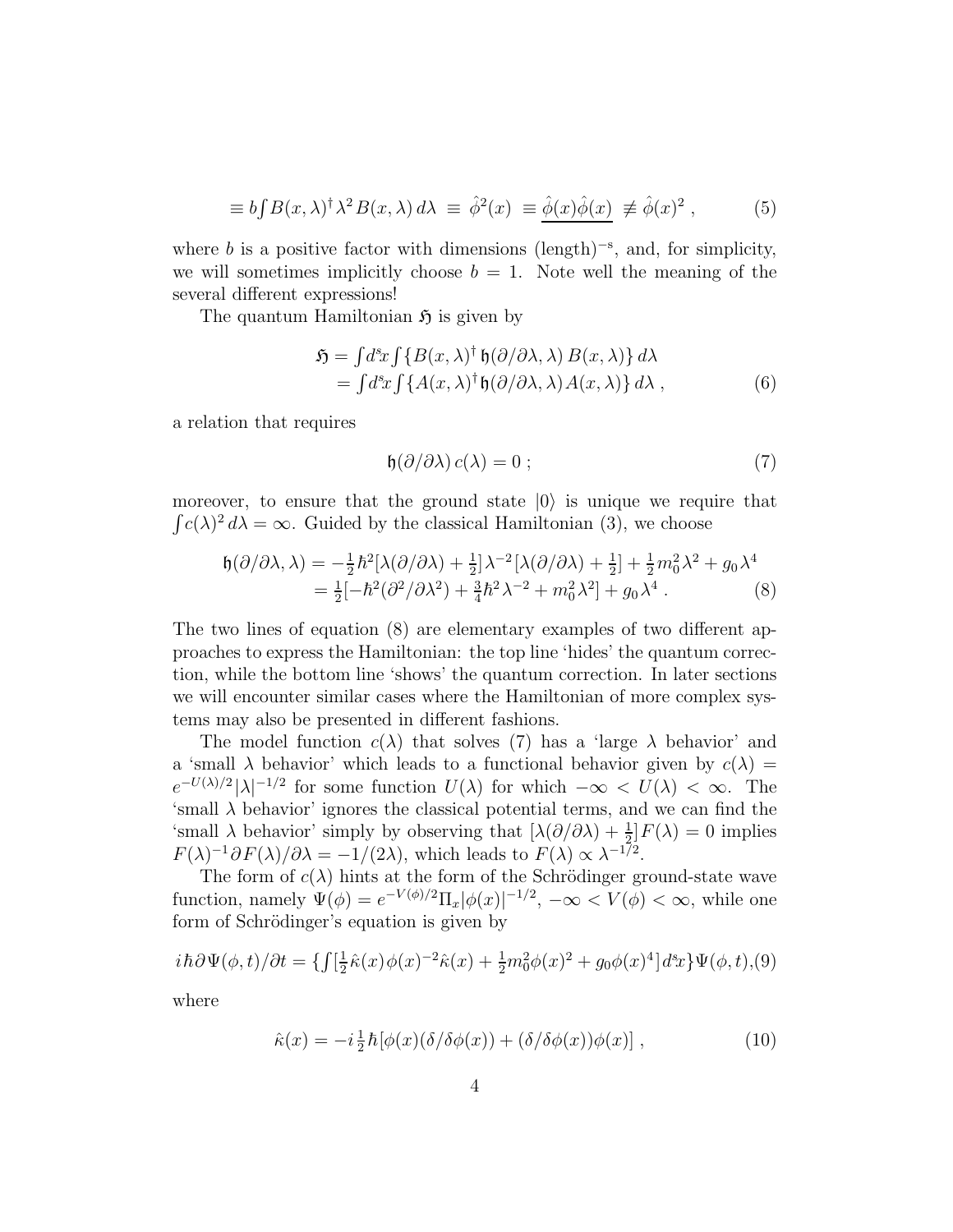which leads to a solution of the indicated form above. However, these expressions are formal and  $\Psi(\phi)$  is not square integrable as it stands. To rectify that we reintroduce the finite spatial lattice with  $N' < \infty$  points used above to regularize (r) the ground state as  $\Psi_r(\phi) = \Pi_{\mathbf{k}} e^{-W(\phi_{\mathbf{k}})/2} (\dot{b}a^s)^{1/2} |\phi_{\mathbf{k}}|^{-(1-2ba^s)/2}$ , where we have added the dimensionless factor  $ba^s$  needed to render  $\Psi_r(\phi)^2$ effectively normalized in the regularized form.

At this point it is worth mentioning that this form of the ground state allows numerous expectation values to be finite. To see this property, consider the expectation of numerous moments of the ground-state distribution given, with  $p$  a positive integer, by

$$
\langle \left( \Sigma_{\mathbf{l}} \hat{\phi}_{\mathbf{l}}^2 \right)^p \rangle = \int (\Sigma_{\mathbf{l}} \phi_{\mathbf{l}}^2)^p \, \Pi_{\mathbf{k}} \, e^{-W(\phi_{\mathbf{k}})} \left( b a^s \right) |\phi_{\mathbf{k}}|^{-(1-2ba^s)} \, d\phi_{\mathbf{k}} \,. \tag{11}
$$

Now introduce hyper-spherical coordinates  $\phi_{\mathbf{k}} \equiv \rho \eta_{\mathbf{k}}$ ,  $\rho \geq 0$ ,  $-1 \leq \eta_{\mathbf{k}} \leq 1$ , where  $\rho^2 = \sum_{\mathbf{k}} \phi_{\mathbf{k}}^2$  and  $1 = \sum_{\mathbf{k}} \eta_{\mathbf{k}}^2$ , which leads to

$$
\langle \left( \Sigma_{\mathbf{l}} \hat{\phi}_{\mathbf{l}}^2 \right)^p \rangle = \int \rho^{2p} \left[ \Pi_{\mathbf{k}} \, e^{-W(\rho \eta_{\mathbf{k}})} \left( b a^s \right) \left| \eta_{\mathbf{k}} \right|^{-(1-2ba^s)} \right] \times 2 \delta(1 - \Sigma_{\mathbf{k}} \eta_{\mathbf{k}}^2) \left[ \Pi_{\mathbf{k}} d \eta_{\mathbf{k}} \right] \rho^{(R-1)} d\rho \,, \tag{12}
$$

where the usual measure factor  $\rho^{(N'-1)}$  is effectively changed to  $\rho^{(R-1)}$ , with  $R \equiv 2ba^s N' < \infty$  for a bounded spatial volume. This effective change of the power, i.e.,  $\rho^{(N'-1)} \to \rho^{(R-1)}$ , in multi-field integrals eliminates general divergences that would normally arise as  $N' \to \infty$ , and that elimination, which will arise again in later sections, occurs for a special form of the 'small field behavior' of suitable eigenfunctions.<sup>1</sup>

The characteristic function for these models takes the form

$$
C(f) = \lim_{a \to 0} \Pi_{\mathbf{k}} \int \left\{ e^{i f_{\mathbf{k}} \phi_{\mathbf{k}} / \hbar} e^{-W(\phi_{\mathbf{k}})} (ba^s) |\phi_{\mathbf{k}}|^{-(1-2ba^s)} \right\} d\phi_{\mathbf{k}}
$$
  
\n
$$
= \lim_{a \to 0} \Pi_{\mathbf{k}} \left\{ 1 - (ba^s) \int [1 - e^{i f_{\mathbf{k}} \phi_{\mathbf{k}} / \hbar}] e^{-W(\phi_{\mathbf{k}})} |\phi_{\mathbf{k}}|^{-(1-2ba^s)} d\phi_{\mathbf{k}} \right\}
$$
  
\n
$$
= \exp \{-b \int d^s x \int [1 - e^{i f(x) \lambda / \hbar}] e^{-w(\lambda, \hbar)} d\lambda / |\lambda| \}, \qquad (13)
$$

where  $\phi_{\mathbf{k}} \to \lambda$ , and w may involve parameter renormalization as well. The result is the only other outcome of the Central Limit Theorem, namely, a (generalized) Poisson distribution. It is noteworthy to observe that the factor  $\frac{3}{4}$  in (8) is a special fraction that leads to the well-defined limit in (13) as  $a \rightarrow 0$  and that fraction was a direct result of adopting an affine

<sup>&</sup>lt;sup>1</sup>The role of a 'small field behavior' is also addressed in Chaps. 9 & 10 of [3].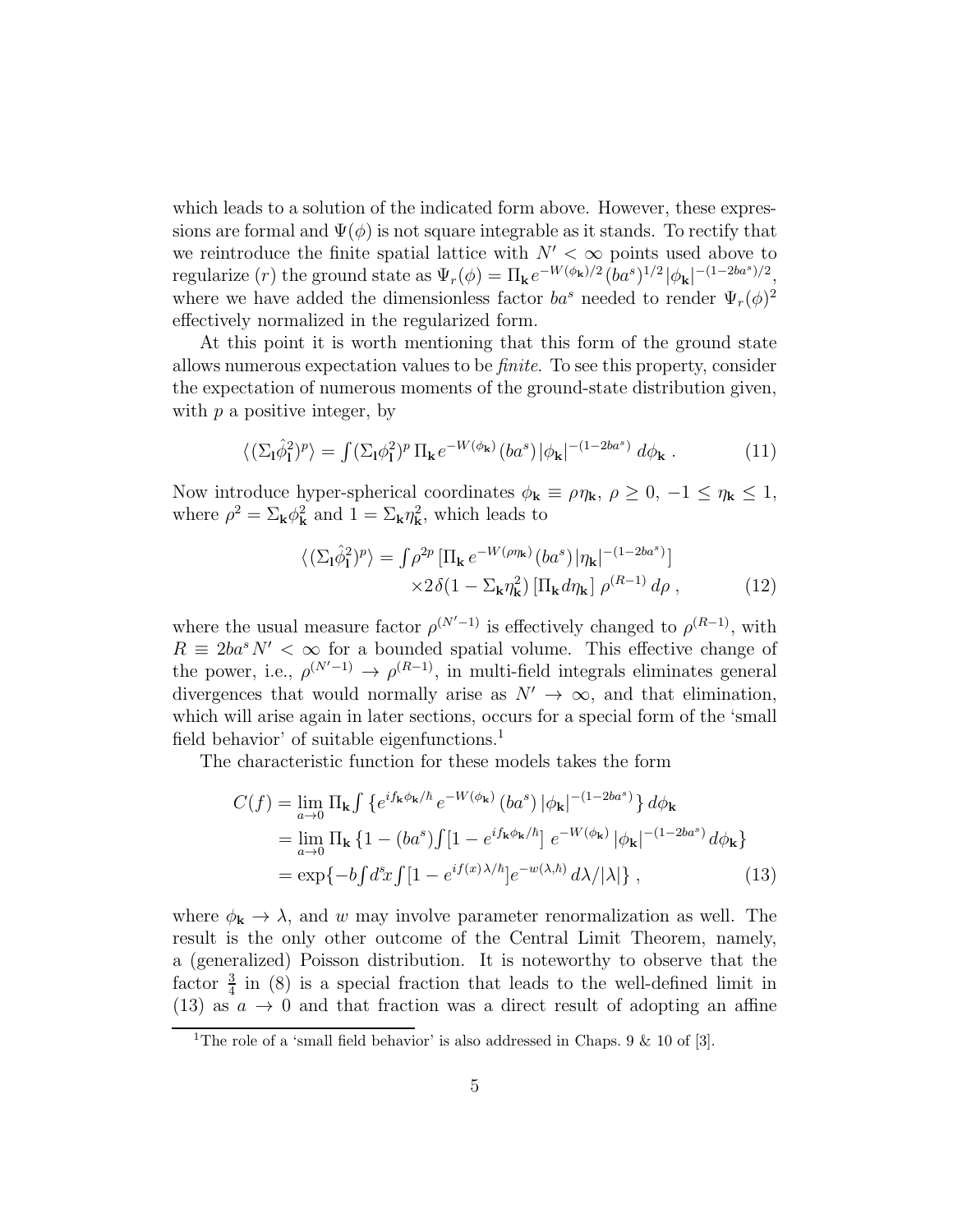quantization and not a canonical quantization. Moreover, the limit of such models as  $g_0 \to 0$  is *not* the free model (Gaussian) but becomes a pseudofree model (in this case, Poisson) [1].

It is straightforward to study the imaginary-time propagator for these models. As customary, the initial functional integral has the form

$$
K(\phi'', T; \phi', 0) = \langle \phi'' | e^{-\mathfrak{H} T/\hbar} | \phi' \rangle
$$
\n
$$
= \mathcal{M} \int e^{-\frac{1}{\hbar} \int_0^T \int {\frac{1}{2} [\dot{\phi}(x, t)^2 + m_0^2 \phi(x, t)^2]}} + g_0 \phi(x, t)^4 \, dx \, dt \, D\phi \,,
$$
\n(14)

which is formal. To give it proper meaning, we choose the limit of a regularized functional integral, with an  $\hbar$ -counterterm, as given by

$$
K(\phi'', T; \phi', 0) = \langle \phi'' | e^{-\mathfrak{H}T/\hbar} | \phi' \rangle
$$
\n
$$
= \lim_{a \to 0, \delta \to 0} M_{a,\delta} \int e^{-\frac{1}{\hbar} \sum_{\mathbf{k},k_0} {\{\frac{1}{2} [(\phi_{\mathbf{k},k_0+1} - \phi_{\mathbf{k},k_0})^2 \delta^{-2} + m_0^2 \phi_{\mathbf{k},k_0}^2 \}} + \hbar^2 (\frac{1}{2} - ba^s) (\frac{3}{2} - ba^s) \phi_{\mathbf{k},k_0}^{-2} a^{-2s} + g_0 \phi_{\mathbf{k},k_0}^4 \} a^s \delta_{\prod_{\mathbf{k},k_0} d\phi_{\mathbf{k},k_0}}.
$$
\n(15)

Several features of these models are interconnected and choosing one of them may lead to knowledge of another one. For example, the ground state of a quantum system determines the Hamiltonian operator (up to a constant) which implicitly determines all there is to know about a given system. Based on that remark, we now focus on the regularized form of the ground state, or another suitable state, for the models to come and use that information to suggest regularized states for more complicated models.

### 2.3 Classical/Quantum Connection

Enhanced quantization favors different rules than those of canonical quantization when seeking to pass from a quantum level to a classical level. In the present case, we initially introduce an appropriate set of affine coherent states [3], and, with  $c\phi(x) \neq 0$  and dimensionless, we choose the states

$$
|\pi,\phi\rangle \equiv \exp[(i/\hbar)\int \pi(x)\hat{\phi}(x)\,d^s x] \, \exp[-(i/\hbar)\int \ln(c|\phi(x)|)\hat{\kappa}(x)\,d^s x] \, |\beta\rangle \;, \tag{16}
$$

which leads to the enhanced (since  $\hbar > 0$ ) classical Hamiltonian given by

$$
H(\pi, \phi) = \langle \pi, \phi | \mathfrak{H}'(\hat{\kappa}, \hat{\phi}) | \pi, \phi \rangle = \langle \beta | \mathfrak{H}'(\hat{\kappa} + \pi c | \phi | \hat{\phi}, c | \phi | \hat{\phi}) | \beta \rangle . (17)
$$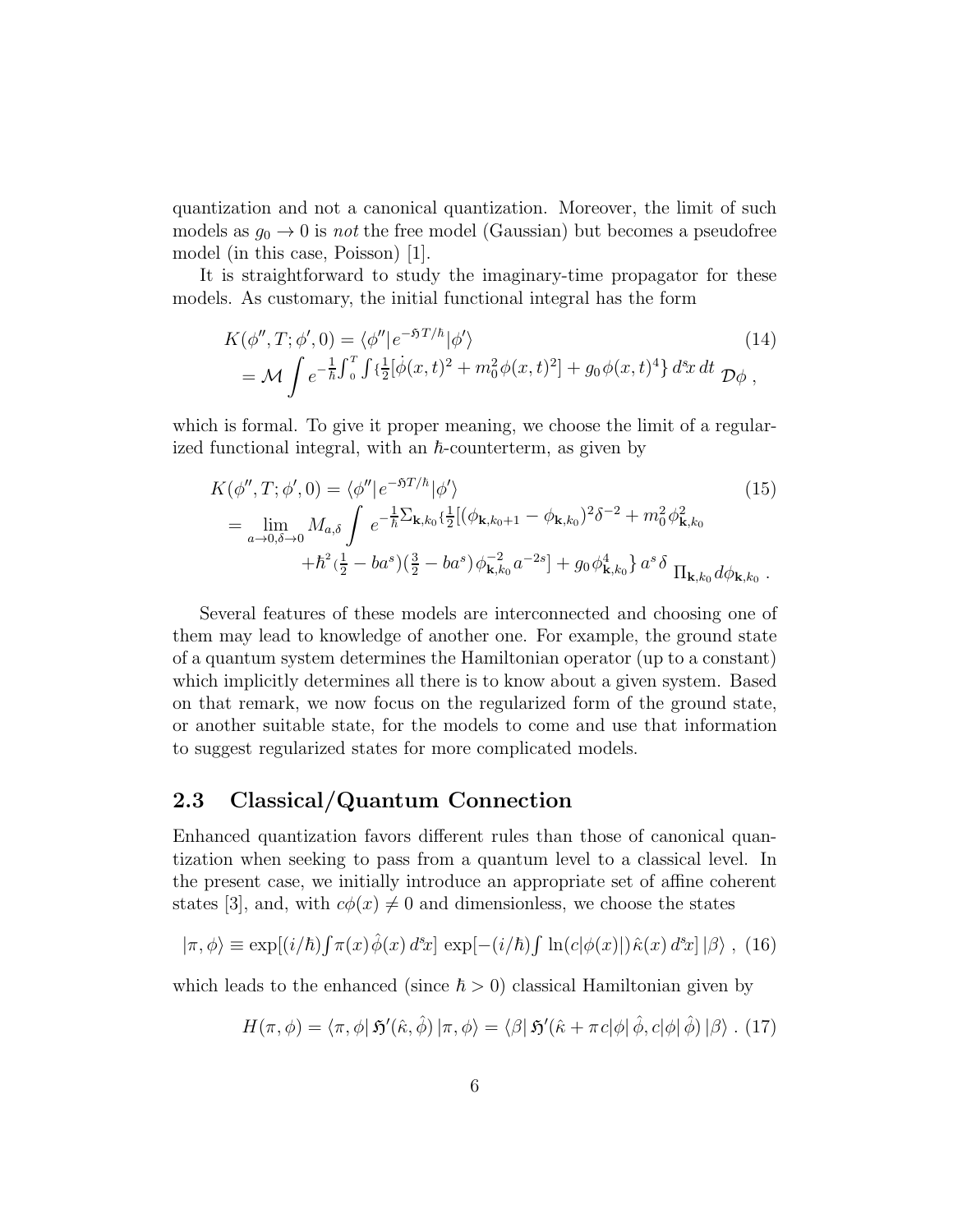As an example, if  $\mathfrak{H}'(\hat{\kappa}, \hat{\phi}) = \int \left[\frac{1}{2}\right]$  $\frac{1}{2}\hat{\kappa}(x)\,\hat{\phi}^{-2}(x)\,\hat{\kappa}(x)+\frac{1}{2}\,m_0^2\,\hat{\phi}^2(x)+g_0\,\hat{\phi}^4(x)\,]\;d^3\!x,$ along with  $\langle (\cdot) \rangle \equiv \langle \beta | (\cdot) | \beta \rangle$  and a proper  $|\beta \rangle$  and c so that  $c^2 \langle \hat{\phi}^2(x) \rangle = 1$  and  $c^4 \langle \hat{\phi}^4(x) \rangle = 1 + \mathcal{O}(\hbar)$ , then

$$
H(\pi, \phi) = \int \{ \frac{1}{2} \left[ \pi(x)^2 + m_0^2 \phi(x)^2 \right] c^2 \langle \hat{\phi}^2(x) \rangle + g_0 \phi(x)^4 c^4 \langle \hat{\phi}^4(x) \rangle + \mathcal{O}(\hbar; \pi, \phi) \} d^s x \ . \tag{18}
$$

# 3 Covariant Scalar Models in High Spacetime Dimensions

## 3.1 Standard Approach to the Quantum Formulation

The classical models (with "c" denoting covariant) discussed in this section have a classical Hamiltonian given by

$$
H_c(\pi, \phi) = \int \{ \frac{1}{2} [\pi(x)^2 + (\overrightarrow{\nabla}\phi)(x)^2 + m_0^2 \phi(x)^2] + g_0 \phi(x)^4 \} d^s x , \qquad (19)
$$

which is just the classical ultralocal Hamiltonian plus a spatial gradient term. Such models are perturbably nonrenormalizable in 5 or more spacetime dimensions [4, 5], and we primarily focus on such models. Canonical quantization of these models leads to a free (Gaussian) result [6, 7], and we propose to use affine field variables for these models. The covariant Hamiltonian in affine variables is much like the ultralocal Hamiltonian in affine variables. Specifically, we have

$$
H'_{c}(\kappa,\phi) = \int \left\{ \frac{1}{2} [\kappa(x)\phi(x)^{-2}\kappa(x) + (\overrightarrow{\nabla}\phi)(x)^{2} + m_{0}^{2}\phi(x)^{2}] + g_{0}\phi(x)^{4} \right\} d^{s}x.(20)
$$

The principal difference between the covariant models and the ultralocal models is that the former involve spatial continuity while the latter does not. However, rather like the ultralocal ground state, the covariant ground state has a 'large field behavior' and a 'small field behavior' that respect the continuity. Although a formal affine quantization again leads to a similar counterterm as the ultralocal model, for the covariant scalar model we choose a different regularization, one that is not acceptable in the ultralocal case. Specifically, we propose that the spatially regularized covariant scalar ground state is given by [8]

$$
\Psi_{cr}(\phi) = e^{-Y(\phi)/2} \Pi_{\mathbf{k}} [\Sigma_{\mathbf{l}} J_{\mathbf{k},\mathbf{l}} \phi_{\mathbf{l}}^2]^{-(1-2ba^s)/4} , \qquad (21)
$$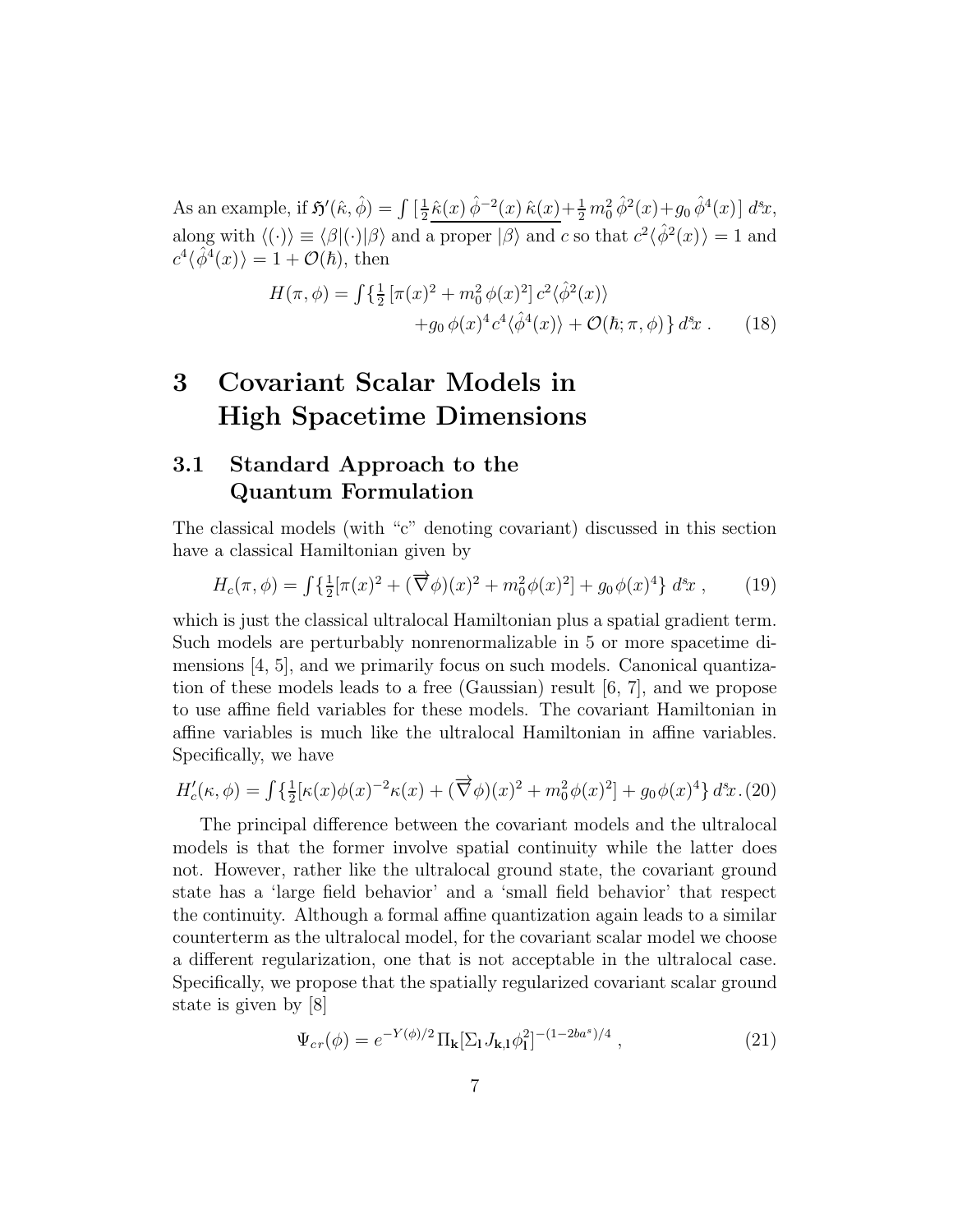where  $J_{k,l} = 1/(2s+1)$  for  $l = k$  and l is one of the 2s nearest-neighbor spatial [sic] points closest to the field at point **k**; otherwise  $J_{k,l} = 0$ . The choice of the sum of a limited number of nearest-neighbor factors provides an escape from the ground-state distribution becoming a Poisson distribution even in the continuum limit; it also offers a perturbation procedure about the chosen ground state in which every term is finite (see, e.g., [9, 10]).

Based on using the special counterterm for such models, the lattice regularized Hamiltonian operator for interacting models is chosen, with primed summation symbols meaning strictly a spatial sum, to be<sup>2</sup>

$$
\mathcal{H}_{cr} = -\frac{1}{2}\hbar^2 a^{-2s} \sum_{\mathbf{k}}' \frac{\partial^2}{\partial \phi_{\mathbf{k}}^2} a^s + \frac{1}{2} \sum_{\mathbf{k}, \mathbf{k}^*} '(\phi_{\mathbf{k}^*} - \phi_{\mathbf{k}})^2 a^{s-2} \n+ \frac{1}{2} m_0^2 \sum_{\mathbf{k}}' \phi_{\mathbf{k}}^2 a^s + g_0 \sum_{\mathbf{k}}' \phi_{\mathbf{k}}^4 a^s + \frac{1}{2} \hbar^2 \sum_{\mathbf{k}}' \mathcal{F}_{\mathbf{k}}(\phi) a^s - E_0 ,
$$
 (22)

where  $\mathbf{k}^*$  is one positive step forward from the site **k** for each of the s nearest lattice sites, in which the site labels may be spatially periodic. In this expression, the counterterm is proportional to  $\hbar^2$ , and specifically is chosen so that

$$
\mathcal{F}_{\mathbf{k}}(\phi) \equiv \frac{a^{-2s}}{\Pi_{\mathbf{l}}[\Sigma'_{\mathbf{m}} J_{\mathbf{l}, \mathbf{m}} \phi_{\mathbf{m}}^2]^{-(1-2ba^s)/4}} \frac{\partial^2 \Pi_{\mathbf{l}}[\Sigma'_{\mathbf{m}} J_{\mathbf{l}, \mathbf{m}} \phi_{\mathbf{m}}^2]^{-(1-2ba^s)/4}}{\partial \phi_{\mathbf{k}}^2}
$$
  
\n
$$
= \frac{1}{4} (1 - 2ba^s)^2 a^{-2s} \left( \sum_{1}^{\prime} \frac{J_{\mathbf{l}, \mathbf{k}} \phi_{\mathbf{k}}}{[\Sigma'_{\mathbf{m}} J_{\mathbf{l}, \mathbf{m}} \phi_{\mathbf{m}}^2]} \right)^2
$$
  
\n
$$
-\frac{1}{2} (1 - 2ba^s) a^{-2s} \sum_{1}^{\prime} \frac{J_{\mathbf{l}, \mathbf{k}}}{[\Sigma'_{\mathbf{m}} J_{\mathbf{l}, \mathbf{m}} \phi_{\mathbf{m}}^2]}
$$
  
\n
$$
+ (1 - 2ba^s) a^{-2s} \sum_{1}^{\prime} \frac{J_{\mathbf{l}, \mathbf{k}}^2 \phi_{\mathbf{k}}^2}{[\Sigma'_{\mathbf{m}} J_{\mathbf{l}, \mathbf{m}} \phi_{\mathbf{m}}^2]^2}. \tag{23}
$$

Although  $\mathcal{F}_{k}(\phi)$  does not depend only on  $\phi_{k}$ , it nevertheless becomes a local potential in the formal continuum limit.

## 3.2 Non-standard Approach to the Quantum Formulation

The foregoing analysis involves one form of regulation which converges to the correct formulation as the regulation is removed, i.e., as  $a \to 0$ . However,

<sup>2</sup>The procedures for a quartic interaction also hold for other nonrenormalizable models with higher powers for their interaction.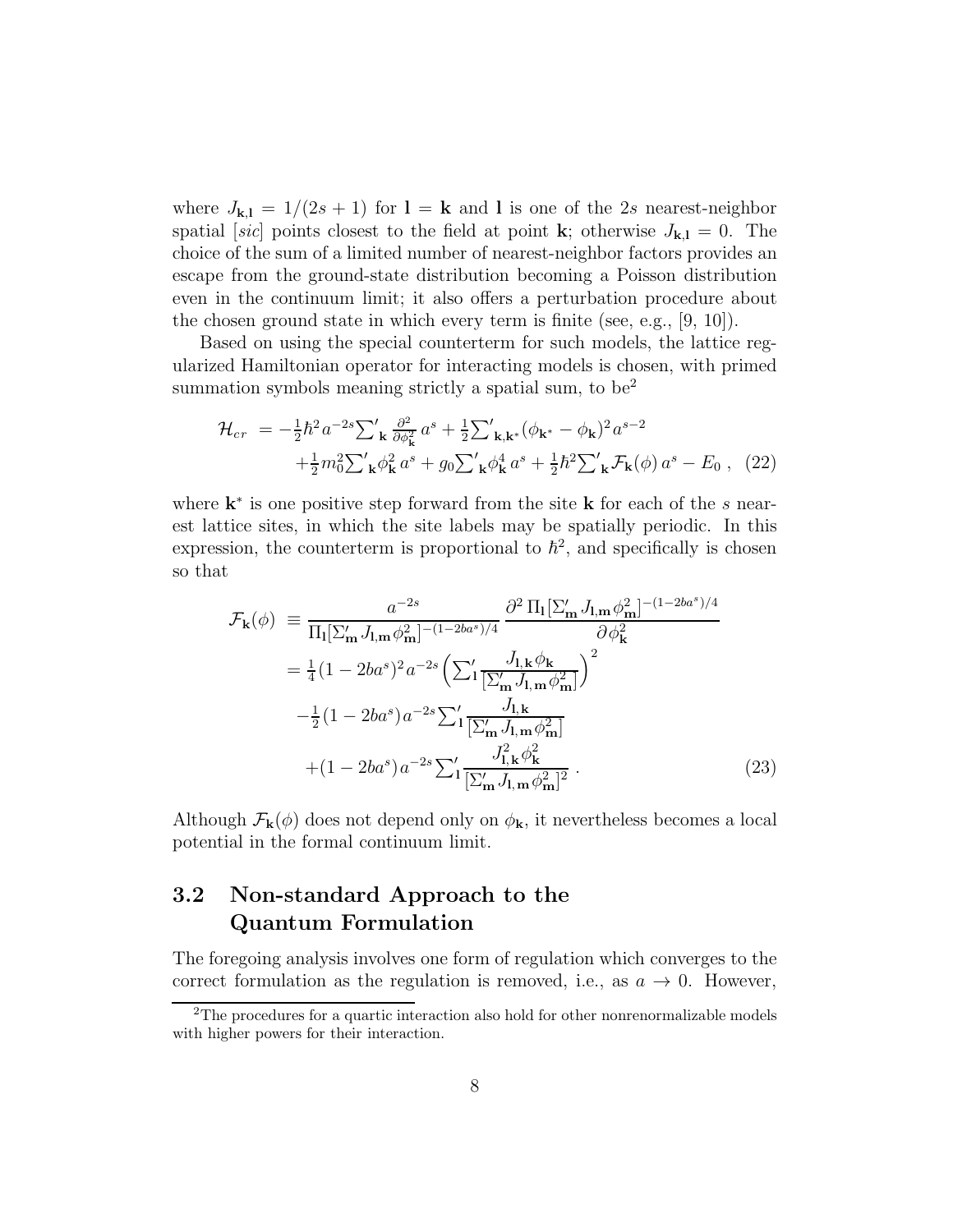there are other approaches that have different regularization procedures but still lead to the correct formulation as  $a \to 0$ . One alternative procedure is highly worth discussing since it offers a simple and more natural overall procedure. In particular, rather than (22), we can choose the regularized, Schrödinger representation, Hamiltonian operator given by

$$
\mathcal{H}_{cr} = \frac{1}{2} \sum_{\mathbf{k}}' \hat{\kappa}_{\mathbf{k}} \left[ \sum_{\mathbf{l}}' J_{\mathbf{k},\mathbf{l}} \phi_{\mathbf{l}}^2 \right]^{-(1-2ba^s)} \hat{\kappa}_{\mathbf{k}} a^s + \frac{1}{2} \sum_{\mathbf{k},\mathbf{k}^*} ' (\phi_{\mathbf{k}^*} - \phi_{\mathbf{k}})^2 a^{s-2} + \frac{1}{2} m_0^2 \sum_{\mathbf{k}}' \phi_{\mathbf{k}}^2 a^s + g_0 \sum_{\mathbf{k}}' \phi_{\mathbf{k}}^4 a^s - E_0',
$$
\n(24)

where  $\hat{\kappa}_{\mathbf{k}} = -i\frac{1}{2}$  $\frac{1}{2}\hbar[\phi_{\bf k}(\partial/\partial\phi_{\bf k})+(\partial/\partial\phi_{\bf k})\phi_{\bf k}]\,a^{-s}$ . This alternative expression incorporates suitable  $\hbar$ -additions as the regularization is removed. Observe that the expression in (24) is a natural transition from the classical Hamiltonian to the quantum Hamiltonian. Such a property will serve us well when we seek the quantization of the Hamiltonian for general relativity.

#### 3.3 Smaller Spacetime Dimensions

We emphasize that we may build a regularized functional integral to determine the imaginary-time propagator for the covariant scalar models much like (12) for the ultralocal model. This possibility leads us to important studies. It is known that Monte Carlo (MC) calculations of the canonical quantization of the perturbably renormalizable, quartic, covariant scalar field in 4 spacetime dimensions effectively point to a free quantum theory [11]. The proposed quantization procedures of this section, including (22), have also been extended to 4 spacetime dimensions, and a preliminary MC study with the novel counterterm points toward a positive renormalized coupling constant, potentially becoming a non-trivial result [12]. Although this initial study had to stop too early, there is presently a new study that hopefully will resolve this issue.

Moreover, one can extend the models of this section to spacetime dimension  $n = 3$  and  $n = 2$ . Conventional quantization also provides acceptable quantum solutions for such models as  $\phi_2^4$  and  $\phi_3^4$  [13], but not for higher  $n \geq 4$ . However, the extended models of this section can offer alternative solutions to those generated by canonical procedures, and one can also consider 'mixed models' of the kind  $g\phi_3^4+g'\phi_3^8$  as well defined theories when  $g\geq 0$  and  $g'\geq 0$ are varied arbitrarily [10].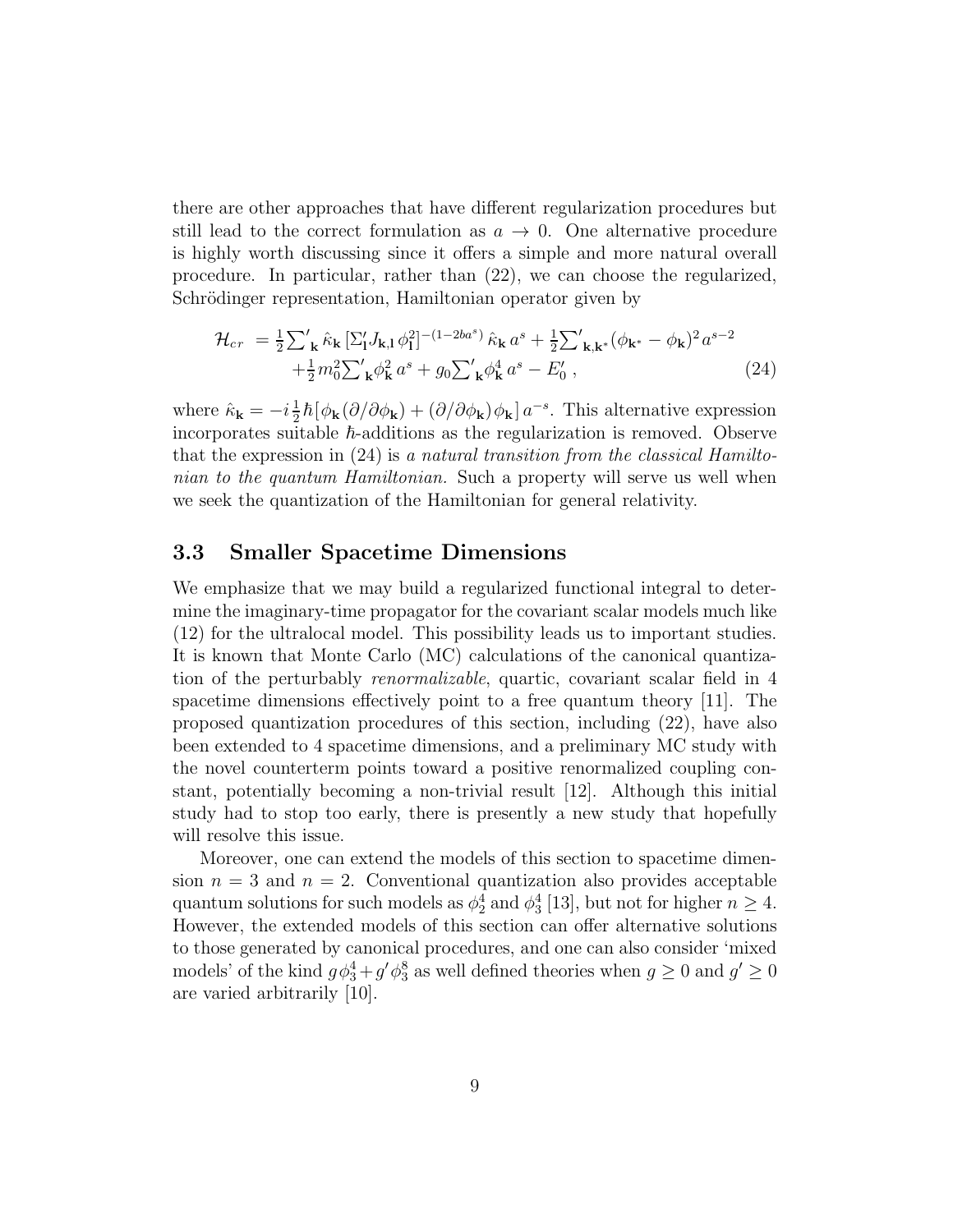## 4 Quantum General Relativity

### 4.1 Without Constraints: Why No Constraints

In this subsection we consider general relativity with fixed terms that are usually treated as constraints, and which will be properly dealt with below. The reader may well ask why we ignore the constraints. The reason is that there are choices to be made: Dirac favors quantizing first and applying the constraints second, while others choose to enforce constraints before quantizing.

Consider the toy example where the classical action functional is given by

$$
A_1 = \int \{p(t)\dot{q}(t) - \lambda(t)[p(t)^2 + q(t)^4 - E]\} dt
$$
 (25)

and the question proposed is: "What values of  $E$  lead to valid quantum stories?" Here  $\lambda(t)$  denotes a Lagrange multiplier to enforce the classical constraint  $p(t)^2 + q(t)^4 = E$ . Quantizing first offers the values  $\{E_n\}, n =$ 1, 2,  $\cdots$ , for which there is a non-zero vector  $|n\rangle$ , where  $(P^2+Q^4)|n\rangle = E_n|n\rangle$ . Hence, we have a correct answer when we quantize first, but there is no such solution if the constraint is satisfied before quantization. Moreover, the simple example given by

$$
A_2 = \int [p(t)\dot{q}(t) - \lambda_1(t)p(t) - \lambda_2(t)q(t)] dt , \qquad (26)
$$

with the Poisson bracket  $\{q(t), p(t)\} = 1$ , has two Lagrange multipliers that lead to the second-class constraints,  $p(t) = 0$  and  $q(t) = 0$ . Moreover, the zero classical constraints can not lead to zero quantum constraints, i.e.,  $P = 0$ and  $Q = 0$ , since  $[Q, P] = i\hbar \mathbb{1}$ . The best that can be achieved, for example, is a projection operator<sup>3</sup>  $\mathbb{E}(P^2 + Q^2 \leq \delta(\hbar)^2)$  where  $\hbar \leq \delta(\hbar)^2 < 3\hbar$  which encompasses just one state,  $\mathbb{E} = |0\rangle\langle 0|$ , and points toward a single Hilbert space vector, a result offered by the projection operator method of dealing with all constraints [14], which we will exploit below.

These examples explain why we choose to quantize first and then enforce the quantum constraints carefully to account for possible second-class constraints (which quantum gravity is known to possess).

<sup>&</sup>lt;sup>3</sup>Note: The  $\delta$ -function here is *not* the Dirac  $\delta$ -function!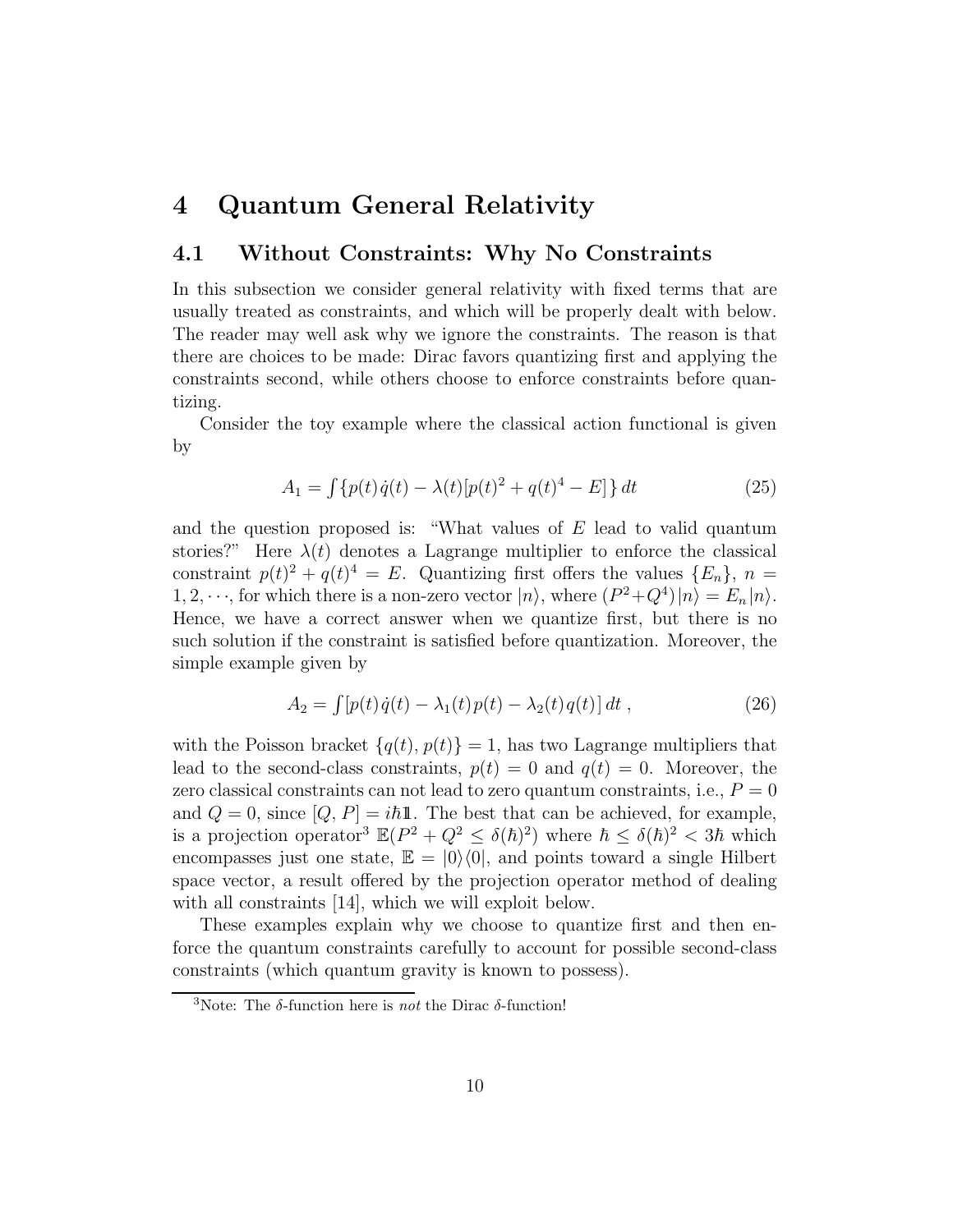#### 4.2 The Gravitational Hamiltonian

Using the ADM phase-space variables [15], the classical Hamiltonian is given, for  $a, b = 1, 2, 3$ , and assumed summation of index pairs, by

$$
H(\pi, g) = \int \left\{ \frac{1}{\sqrt{g(x)}} \left[ \pi_b^a(x) \pi_a^b(x) - \frac{1}{2} \pi_a^a(x) \pi_b^b(x) \right] + \sqrt{g(x)} \, ^{(3)}R(x) \right\} \, d^3x, \tag{27}
$$

where  $\pi_b^a(x) \equiv \pi^{ac}(x) g_{bc}(x)$ , the Poisson bracket  $\{g_{ab}(x), \pi^{cd}(x')\} = \delta^3(x$  $x^{\prime}$ )  $\frac{1}{2}$  $\frac{1}{2}[\delta_a^c \delta_b^d + \delta_b^c \delta_a^d]$ , and  $\frac{(3)}{R(x)}$  is the scalar curvature in the 3 spatial coordinates. The physics of the metric requires that  $g(x) \equiv det[g_{ab}(x)] > 0$  for all x. When quantized, this positive metric requirement implies that the momentum variables can not be made locally self adjoint, and this makes canonical quantization especially difficult. Happily, affine quantization can come to the rescue [16]!

Instead of promoting  $g_{ab}(x)$  and  $\pi^{cd}(x)$  to quantum operators, we promote the metric tensor  $g_{ab}(x)$  and the momentric tensor  $\pi_d^c(x) \equiv \pi^{ca}(x) g_{da}(x)$ , with the variable  $\pi_d^c(x)$  awarded the special name as the 'momentric field', a name derived from its momentum and metric fields. Observe, then, that the classical Hamiltonian in (27) is already expressed in affine variables!

Fortunately, it turns out that the two variable sets,  $g_{ab}(x)$  and  $\pi_d^c(x)$ , have a closed algebra, which we already express in the form of commutators of the local field operators, specifically

$$
[\hat{\pi}_b^a(x), \hat{\pi}_d^c(x')] = i \frac{1}{2} \hbar \delta^3(x - x') [\delta_d^a \hat{\pi}_b^c(x) - \delta_b^c \hat{\pi}_d^a(x)] ,[\hat{g}_{ab}(x), \hat{\pi}_d^c(x')] = i \frac{1}{2} \hbar \delta^3(x - x') [\delta_a^c \hat{g}_{bd}(x) + \delta_b^c \hat{g}_{ad}(x)] , \qquad (28)
$$
  

$$
[\hat{g}_{ab}(x), \hat{g}_{cd}(x')] = 0 .
$$

In this case the operators are given by

$$
\hat{g}_{ab}(x) = \int_{+}^{}B(x,\gamma)^{\dagger} \gamma_{ab} B(x,\gamma) d\gamma ,
$$
\n
$$
\hat{\pi}_d^c(x) = -i\frac{1}{2}\hbar \int_{+}^{}B(x,\gamma)^{\dagger} [\gamma_{dj}(\partial/\partial\gamma_{cj}) + (\partial/\partial\gamma_{cj})\gamma_{dj}]B(x,\gamma) d\gamma ,
$$
\n(29)

where  $d\gamma = \prod_{a \leq b} d\gamma_{ab}$  and  $\int_{+}$  limits the range of integration to  $\{\gamma_{ab}\} > 0$ . Just as the case in Sec. 2.2, there are two irreducible representations of the metric tensor operator: one where the matrix  $\{\hat{g}_{ab}(x)\} > 0$ , which we accept, and one where the matrix  $\{\hat{g}_{ab}(x)\} < 0$ , which we reject. When smeared with suitable test functions, the result is that both the metric and the momentric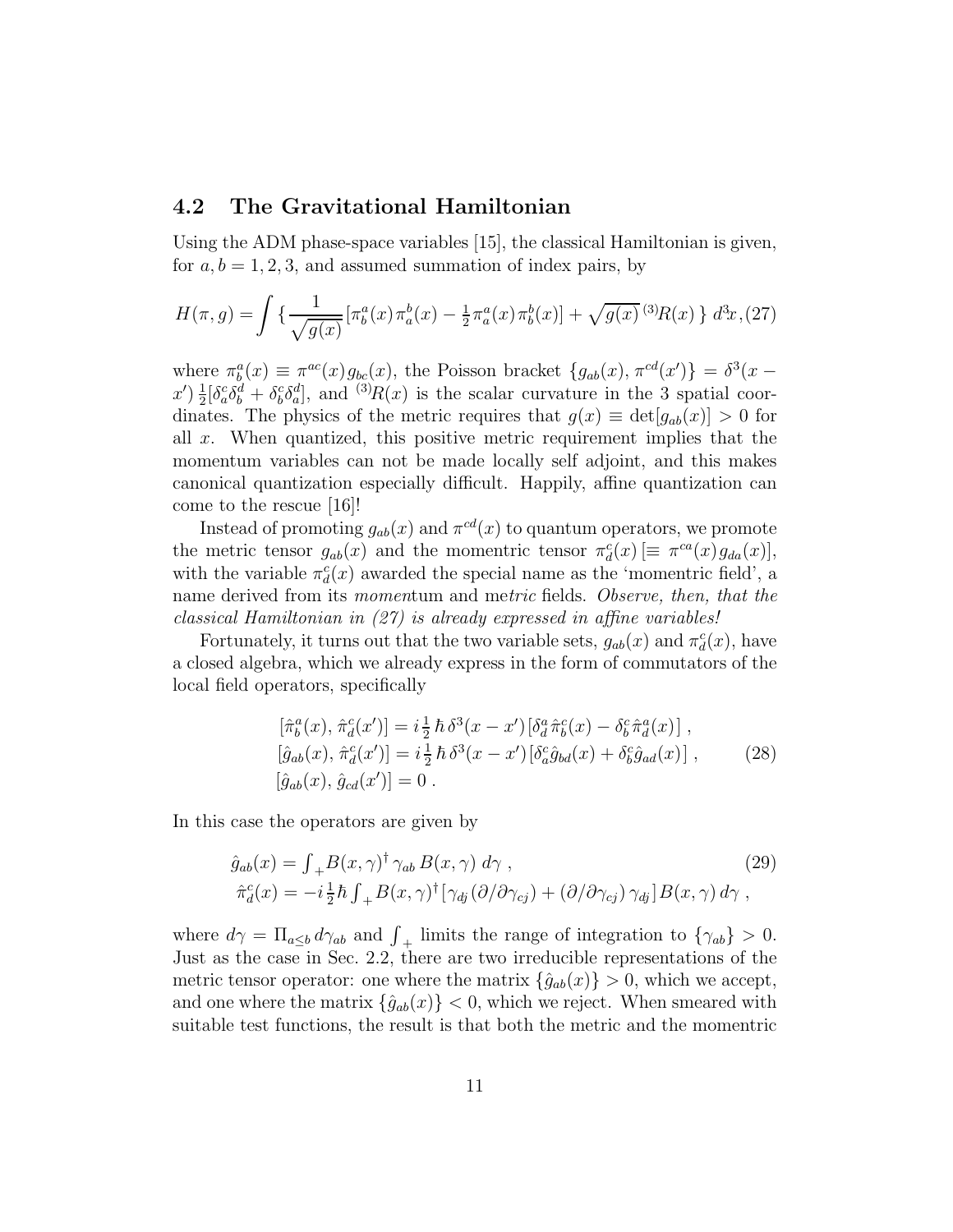tensors can be self-adjoint operators, and the metric operators will satisfy the required positivity requirements!

Note that we now reserve g for  $\det[g_{ab}]$  and introduce  $\{g\}$  for the  $3 \times 3$ general elements of the metric tensor. The Schrödinger representation of the proper Hilbert space vectors is then given by  $\Psi({g})$ . We accept the fact that the Schrödinger representation of eigenfunctions of the Hamiltonian operator have a 'large field behavior' and a 'small field behavior', as suggested by the previous discussion, and the Hamiltonian operator eigenfunctions are formally given by  $\Psi({g}) = W({g}) [\Pi_x g(x)^{-1/2}]$ , where the 'small field behavior' is formally obtained by the relation  $\hat{\pi}_b^a F(g) = 0$ , which implies that  $[g_{bc}(\partial/\partial g_{ac})+\frac{1}{2}\delta^a_b]F(g)=0$  and this leads to  $g_{bc}g^{ac}g\,dF(g)/dg+\frac{1}{2}$  $\frac{1}{2} \delta^a_b F(g) = 0,$ which requires that  $gdF(g)/dg + \frac{1}{2}$  $\frac{1}{2}F(g) = 0$ ; hence  $F(g) \propto g^{-1/2}$ .

The reader will note that the factor  $g(x)^{-1/2}$  differs from the traditional factor  $g(x)^{1/2}$  which is used in expressions like  $g(x)^{1/2} d^3x$  to serve as a scalar. A scalar is also formally given by  $\delta^3(x) d^3x$  as well. In fact, the term  $g(x)^{-1/2}$ normally appears with two factors of  $\delta^3(0)$ -e.g., two terms from (10)-which becomes  $\left[\delta^3(0)\,\delta^3(0)\right]g(x)^{-1/2}d^3x$ , and this is also a formal scalar. In regularized form,  $\delta^3(0)$  is represented by  $a^{-3}$ ,  $d^3x$  by  $a^3$ , and  $g(x)$  by  $g(\mathbf{k}a) = g_{\mathbf{k}}^4$ .

#### 4.2.1 Hamiltonian-free quantization

At this juncture the analysis points toward a theory known as 'Strong Coupling Quantum Gravity' [17, 18] in which the scalar curvature  ${}^{(3)}R(x)$  in Eq. (27) is dropped and replaced by the cosmological constant  $\Lambda$  resulting in a new Hamiltonian having no spatial derivatives, which thus becomes an ultralocal model; this particular model is justified as a possible starting point for a perturbation analysis that reintroduces the scalar curvature. For such a problem the 'small field behavior' is formally given by  $\Pi_x g(x)^{-1/2}$  and regularized by the expression  $\Pi_{\mathbf{k}}(ba^3)^{1/2}g_{\mathbf{k}}^{-(1-ba^3)/2}$ , rather like the earlier expressions for ultralocal models. The measure  $\Pi_x \Pi_{a \leq b} dg_{ab}(x)$  is regularized and becomes<sup>5</sup>  $\Pi_{\mathbf{k}, a \leq b} dg_{\mathbf{k}, ab}$ . However, we choose not to pursue 'ultralocal general relativity', and we return to the model in (27) which is not an ultralocal model.

<sup>&</sup>lt;sup>4</sup>While we have focused on quantum gravity in 4 spacetime dimensions, it is clear that our analysis can also be used in other spacetime dimensions as well.

<sup>5</sup>This measure is discussed on page 205 in [3]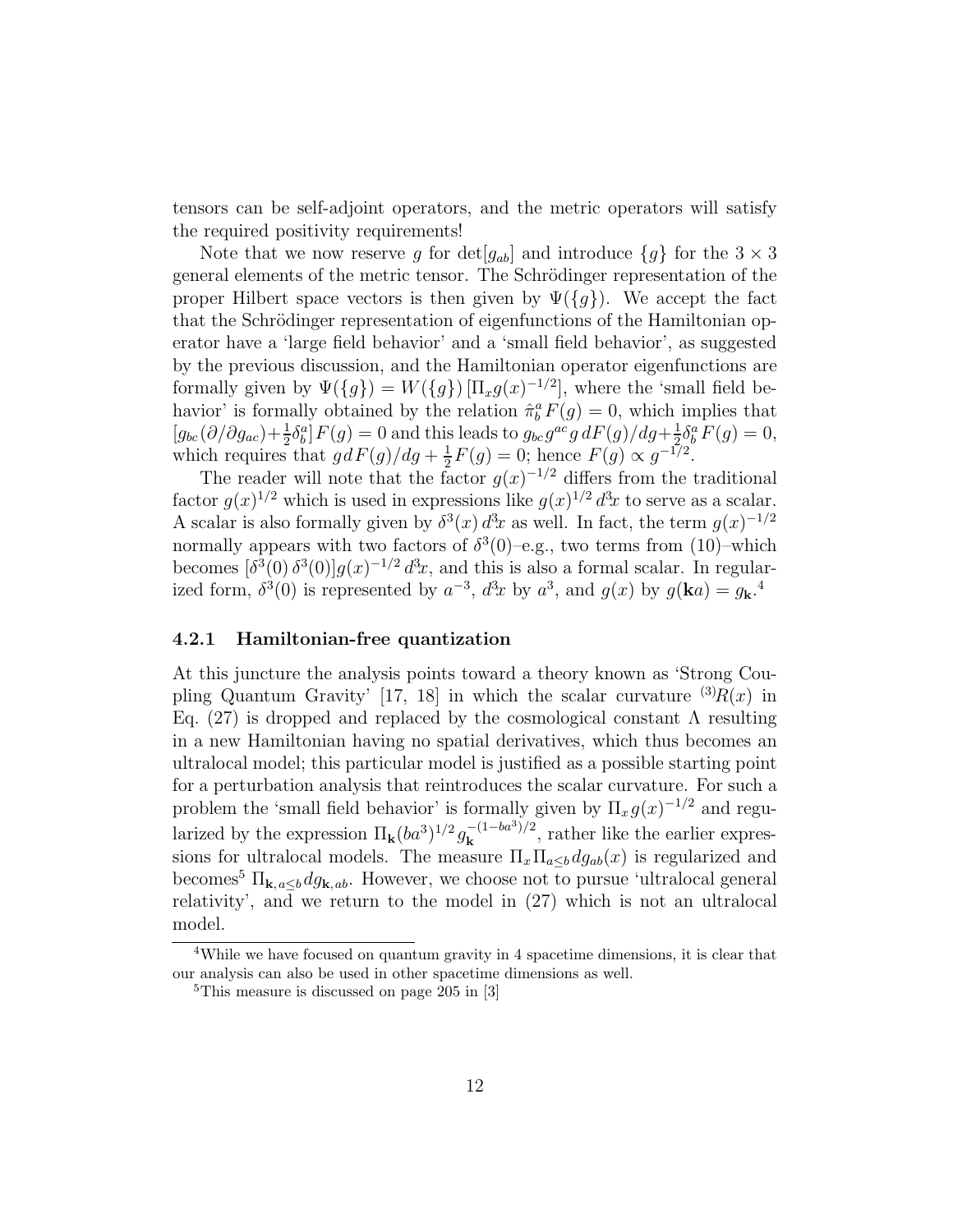#### 4.2.2 Restoring the Hamiltonian

As were the procedures in Sec. 3, we regularize the chosen eigenfunctions by replacing the spacial continuum by a set of  $N' < \infty$  points labeled by the usual points  $\mathbf{k}a$  and introduce a regularized  $(r)$  eigenfunction given by

$$
\Psi_r(\{g\}) = W_r(\{g\}) \left\{ \Pi_\mathbf{k} (ba^3)^{1/2} \left[ \Sigma_\mathbf{l} J_{\mathbf{k},\mathbf{l}} g_\mathbf{l} \right]^{-(1-ba^3)/2} \right\},\tag{30}
$$

where the factors  $J_{k,l}$  are the same factors as in Sec. 3.1. Because the affine variable complex in (20) is not positive definite, the quantum eigenvalues will, most likely, range over the whole real line. Thus,  $W_r({g})$  will, again most likely, be positive and negative for all eigenfunctions, and we focus attention on an appropriate eigenfunction that is nonzero in the vicinity of very small values of g. Just as in the covariant scalar case, we choose the 'large field behavior' of the regularized quantum Hamiltonian operator from the classical Hamiltonian, and we choose the 'small field behavior' of the regularized quantum Hamiltonian, specifically, as the factor  $\Pi_{\mathbf{k}}[\Sigma_{\mathbf{l}} J_{\mathbf{k},\mathbf{l}} g_{\mathbf{l}}]^{-(1-ba^3)/2}$ . Based on Sec. 3.2, we are led to the regularized form of the quantum Hamiltonian in the Schrödinger representation given by

$$
\mathfrak{H}_r = \sum_{\mathbf{k}}' \left\{ \hat{\pi}_{b\mathbf{k}}^a \mathbf{J}_{\mathbf{k}}(g_{\mathbf{k}}) \hat{\pi}_{a\mathbf{k}}^b - \frac{1}{2} \hat{\pi}_{a\mathbf{k}}^a \mathbf{J}_{\mathbf{k}}(g_{\mathbf{k}}) \hat{\pi}_{b\mathbf{k}}^b + g_{\mathbf{k}}^{1/2} \left(3\right) R_{\mathbf{k}} + g_{\mathbf{k}}^{1/2} \Lambda \right\} a^3 \,, \tag{31}
$$

where  $\mathbf{J}_{\mathbf{k}}(g_{\mathbf{k}}) \equiv [\Sigma_{\mathbf{l}} J_{\mathbf{k},\mathbf{l}} g_{\mathbf{l}}]^{-(1-ba^3)/2}$ , and

$$
\hat{\pi}_{b\mathbf{k}}^a = -i\,\frac{1}{2}\hbar\{\frac{\partial}{\partial g_{ac\mathbf{k}}}g_{bc\mathbf{k}} + g_{bc\mathbf{k}}\frac{\partial}{\partial g_{ac\mathbf{k}}}\}a^{-3}.
$$
\n(32)

#### 4.3 Enforcing the Constraints

The classical action functional for gravity is given [15] by

$$
A = \int \int \{ \pi^{ab}(x, t) \dot{g}_{ab}(x, t) - N^a(x, t) \pi^b_{a|b}(x, t) - N(x, t) H(x, t) \} d^3x dt ,
$$
 (33)

where the Lagrange multipliers, the lapse,  $N(x, t)$ , and the three shifts,  $N^a(x,t)$ , enforce the classical Hamiltonian constraints,  $H(x,t) = 0$ , and the classical diffeomorphism constraints,  $\pi_{a|b}^b(x,t) = 0$ , for all  $x \& t$ . Since the classical constraints are first class, the Lagrange multipliers can assume any values in the equations of motion, such as  $N(x,t) = 1$ , etc. However, in the quantum theory,  $H(x,t)$  and  $\pi_{a|b}^b(x,t)$  become operators, while  $N(x,t)$  and  $N^a(x,t)$  remain classical functions.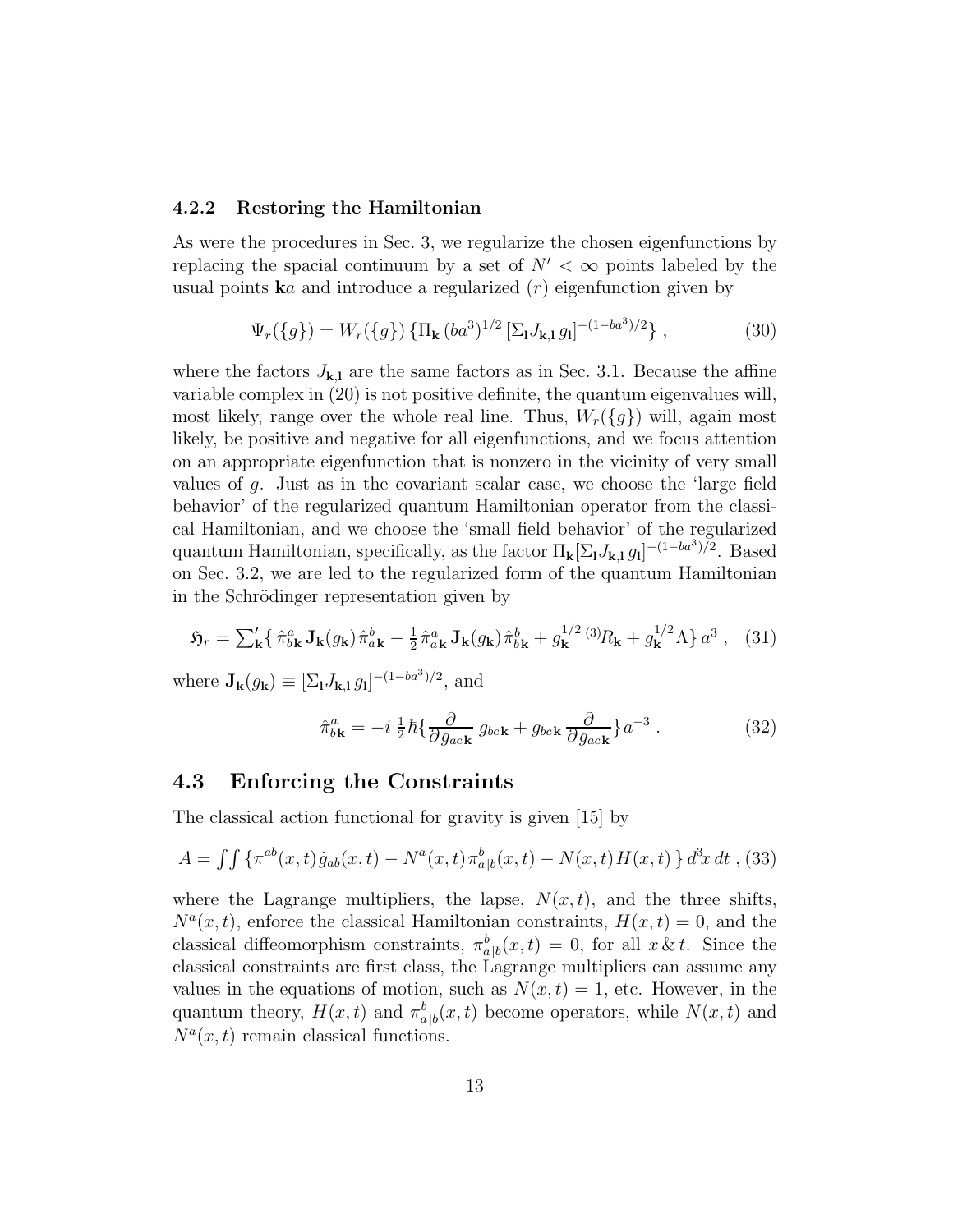Let us focus on the regularized classical Hamiltonian constraints,  $H_{\mathbf{k}} = 0$ , for all **k**, and the three regularized classical diffeomorphism constraints,  $\pi^a_{b\mathbf{k}|a}$  $= 0$ , for all b and **k**, where  $\vert$  denotes a regularized covariant scalar derivative. The four regularized quantum constraints should follow the classical story as closely as possible, and so, following Dirac, we initially propose that vectors in the physical Hilbert space obey  $\mathfrak{H}_{\mathbf{k}} |\Psi\rangle_{phys} = 0$  for all  $\mathbf{k}$  and  $\hat{\pi}_{b\mathbf{k}|a}^a |\Psi\rangle_{phys} = 0$ for all  $b$  and  $k$ , for a 'wide class' of non-zero Hilbert space vectors. However, that goal is not possible since, for certain **k** and **m**,  $[\mathfrak{H}_{k}, \mathfrak{H}_{m}](\Psi)_{phys} \neq 0$ due to quantum second-class constraints. Instead, we choose an appropriate projection operator  $\mathbb{E} = \mathbb{E}(N^{-1}[\Sigma_{\mathbf{k}} \mathfrak{H}_{\mathbf{k}}^2 + \Sigma_{a,\mathbf{k}} \hat{\kappa}_{a\mathbf{k}|b}^{b2}] \leq \delta(\hbar)^2$ , which is adjusted so that the constraints have the smallest, non-vanishing values. If  $\langle \Psi | \Phi \rangle$  denotes the inner product in the original, kinematical Hilbert space  $\mathcal{H}$ , then  $\langle \Psi | \mathbb{E} | \Phi \rangle$  denotes the inner product in the reduced, physical Hilbert space  $\mathcal{H}_{phys}$ ; or symbolically stated,  $\mathcal{H}_{phys} = \mathbb{E} \mathcal{H}$ .

The projection operator  $E$  can be constructed by a suitable functional integral [19, 14]. In the general case, choosing a set of arbitrary, self-adjoint, constraint operators,  $C_{\alpha}$ , where  $\alpha \in \{1, 2, ..., A\}$ , we construct a functional integral given by

$$
\mathbb{E}(\Sigma_{\alpha}C_{\alpha}^2 \le \delta(\hbar)^2) = \int \mathbb{T} e^{-i \int_0^T \Sigma_{\alpha}C_{\alpha}\lambda_{\alpha}(t) dt} \mathcal{D}R(\lambda) , \qquad (34)
$$

where T implies a time-ordered integral and  $R(\lambda)$  is a suitable weak measure (see [19]) which is dependent only on: (i) the time  $T$ , (ii) the upper limit  $\delta(\hbar)^2 \geq 0$ , and (iii) the number of constraints  $A \leq \infty$ . The measure  $R(\lambda)$  is completely independent of the choice of the constraint operators  ${C_{\alpha}}_{\alpha=1}^{N}$ !

## 5 Summary

### 5.1 Other Quantum Gravity Studies

The classical theory of gravity, proposed by Einstein, is a remarkable and generally accepted theory. On the other hand, its quantum version has been proven to be not only difficult but actually impossible using the tools of canonical quantization, which have shown it to be perturbably nonrenormalizable, a traditional 'death threat' to any theory. Various modifications of the fundamental dynamical equations have led to systems that lead to certain results, but invariably these results do not represent a valid quantization of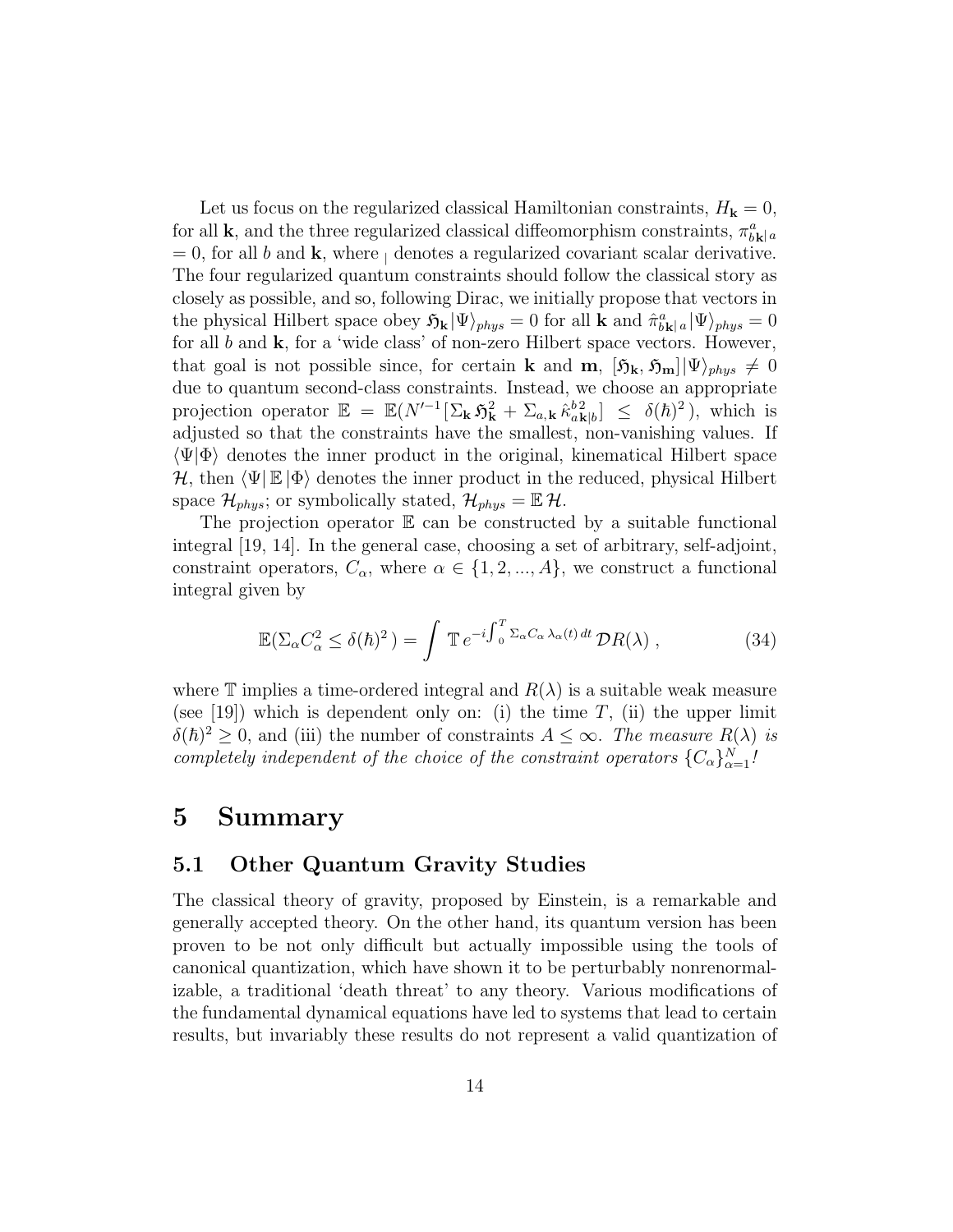general relativity. Our efforts aim to provide a valid quantization of general relativity, and for that purpose we use methods that encompass canonical quantization.

Notably, the traditional rules of quantization, namely canonical quantization, have a weak spot that has recently been overcome in the form of enhanced quantization [3], an improvement which can resolve various issues when canonical quantization fails. The classical version of the ultralocal scalar models examined in Sec. 2, is well behaved classically, but becomes perturbably nonrenormalizable when studied by canonical quantization; yet it is an important example because the unusual  $\hbar$ -counterterm that leads to an acceptable quantum theory has been found among the vast set of possibilities [2, 5]. More recently, it has been discovered that the correct counterterm automatically pops up in the realm of affine quantization, a branch of enhanced quantization. This happy coincidence has been featured in this article by discussing a set of more complex models each of which is perturbably nonrenormalizable when analyzed by canonical quantization procedures. Instead, when these models are analyzed by affine quantization procedures a particular form of an  $\hbar$ -counterterm automatically appears. While this feature is clearly correct for the ultralocal models, it is not yet clear whether this desirable feature extends to covariant scalar models in spacetime dimensions 5 and greater, nor for the gravitational models in spacetime dimension 4. To check the worthiness of these cases, especially the case of gravity, will most likely require Monte Carlo studies of certain properties for these models.

#### 5.2 Some Important Equations

The proper Hilbert space and related operators that our analysis features for gravity are summarized here. As noted before, the principal affine field operators are

$$
\hat{g}_{ab}(x) = \int_{+}^{}B(x,\gamma)^{\dagger} \gamma_{ab} B(x,\gamma) d\gamma ,
$$
\n
$$
\hat{\pi}_d^c(x) = -i\frac{1}{2}\hbar \int_{+}^{}B(x,\gamma)^{\dagger} [\gamma_{dj}(\partial/\partial\gamma_{cj}) + (\partial/\partial\gamma_{cj}) \gamma_{dj}]B(x,\gamma) d\gamma ,
$$
\n(35)

where  $d\gamma = \prod_{a \leq b} d\gamma_{ab}$  and  $\int_{+\infty}$  limits the range of integration to  $\{\gamma_{ab}\} > 0$ . Our regularized version of the metric operators is given by

$$
\hat{g}_{ab\mathbf{k}} = \int_{+}^{ } B_{\mathbf{k}}(\gamma)^{\dagger} \gamma_{ab} B_{\mathbf{k}}(\gamma) \, d\gamma \,, \tag{36}
$$

and the spatial first derivative of the metric operator is  $[\hat{g}_{ab\,\mathbf{k+1}} - \hat{g}_{ab\,\mathbf{k}}] a^{-1}$ , where I represents a single step away from  $\bf{k}$  in a given spatial direction.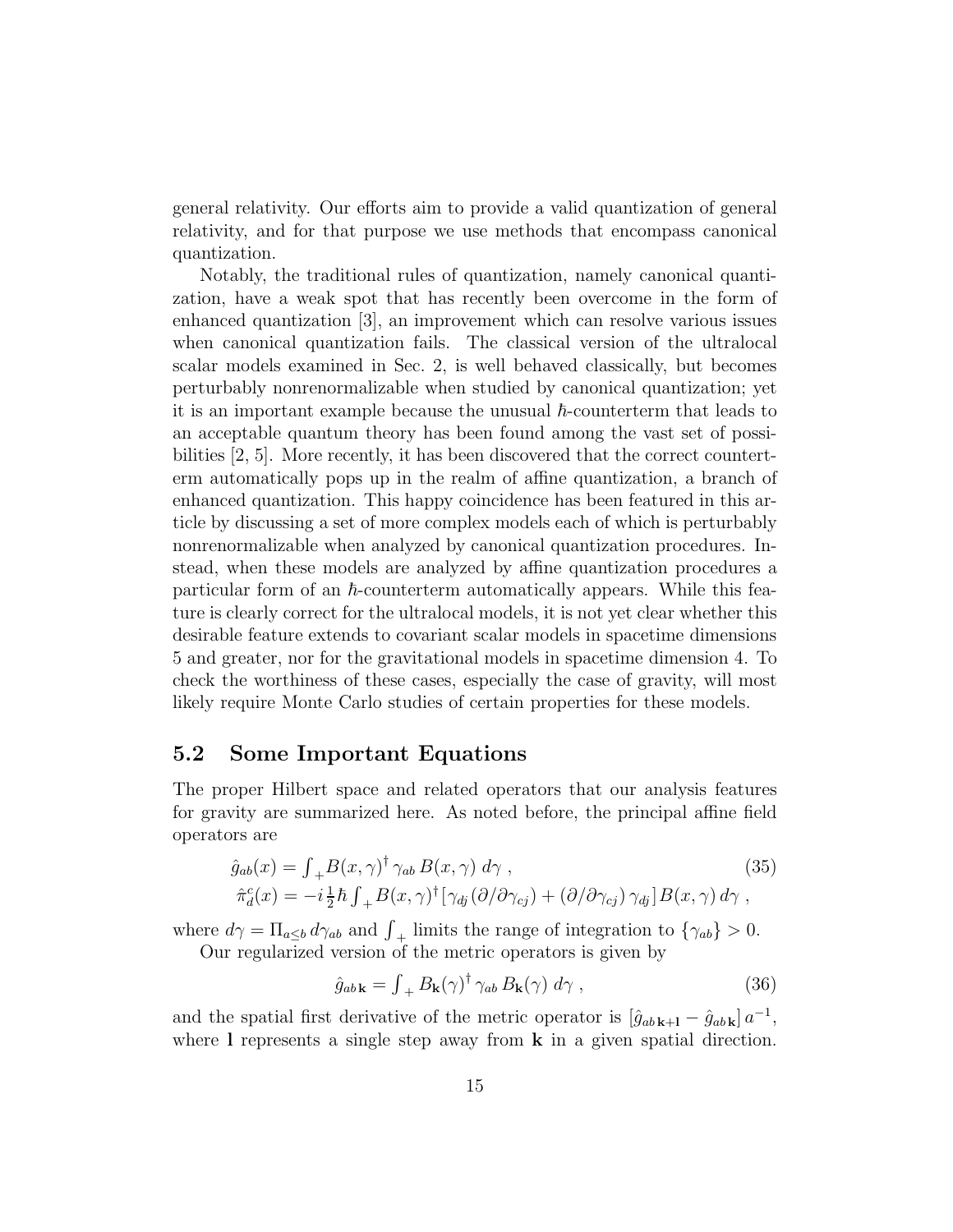Multiple derivatives follow a similar pattern. However, powers of metric derivatives are somewhat more unusual, and specifically the regularized version of  $\hat{g}_{ab,c}^2(x)$  is given by

$$
[\hat{g}_{ab\mathbf{k}+1} - \hat{g}_{ab\mathbf{k}}]_R^2 a^{-2} = \int_{+} \{ B_{\mathbf{k}+1}^{\dagger}(\gamma) \gamma_{ab}^2 B_{\mathbf{k}+1}(\gamma) - B_{\mathbf{k}+1}^{\dagger}(\gamma) \gamma_{ab}^2 B_{\mathbf{k}}(\gamma) - B_{\mathbf{k}}^{\dagger}(\gamma) \gamma_{ab}^2 B_{\mathbf{k}+1}(\gamma) + B_{\mathbf{k}}(\gamma)^{\dagger} \gamma_{ab}^2 B_{\mathbf{k}}(\gamma) \} d\gamma a^{-2}.
$$
 (37)

The Hamiltonian operator and the diffeomorphism operators are given by

$$
\int \int_{+} \{ B(x,\gamma)^{\dagger} \left[ \xi(\gamma)_{b}^{a} \det(\gamma)^{-1/2} \xi(\gamma)_{a}^{b} - \frac{1}{2} \xi(\gamma)_{a}^{a} \det(\gamma)^{-1/2} \xi(\gamma)_{b}^{b} \right] B(x,\gamma) + B(x,\gamma)^{\dagger} \left[ N(x,t) \det(\gamma)^{1/2} {}^{(3)}R(\gamma) + N^{a}(x,t) \xi(\gamma)_{a_{\parallel}b}^{b} \right] B(x,\gamma) \} d\gamma d^{3}x , \tag{38}
$$

where  $\xi(\gamma)^a_b = -i\frac{1}{2}$  $\frac{1}{2}\hbar[\gamma_{bc}(\partial/\partial\gamma_{ac})+(\partial/\partial\gamma_{ac})\gamma_{bc}].$ 

#### 5.3 Future Analysis

It is straightforward to generate regularized versions of variables and suitable equations, and one may create a propagator as the limit of a functional integral, much like the ultralocal or (implicitly) the covariant scalar field story, except now there would be an additional functional integral to enforce the constraints using the projection operator method. Indeed, such a functional integration already appears in [3], Sec. 10.2.2. Regularized versions of that particular functional integral, or alternative functional integrals such as might appear in [14], are, very likely, to serve as suitable candidates for Monte Carlo studies. Of course, these continuum integrals will need to be regularized. In this effort, the expressions (22) and (23), which seem relevant for covariant scalar fields, may lend credence to (31) and (32) in any similar study of general relativity. To establish the similarity of these two classes of perturbably nonrenormalizable studies, and to have faith in the preliminary Monte Carlo evidence and the relevance of that possibility to play a similar role in gravity is the central message of this article. Hopefully, this potential connection may be examined by others and, possibly, they may justify the essence of this analysis.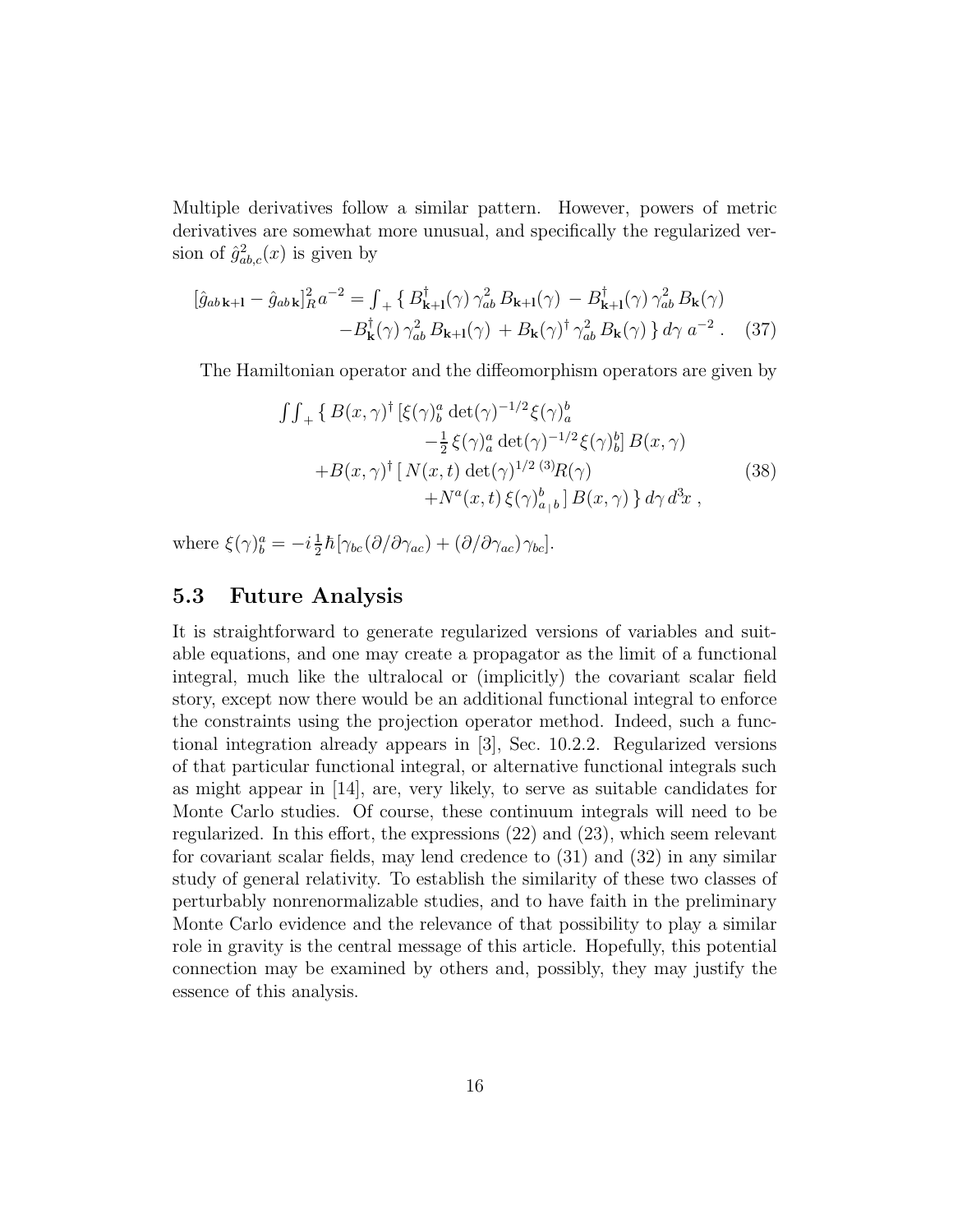## References

- [1] J.R. Klauder, "Quantum Field Theory With No Zero-Point Energy", JHEP 05(2018)191; arXiv:1803.05823.
- [2] J.R. Klauder, "Ultralocal Scalar Field Models", Commun. Math. Phys. 18, 307-318 (1970).
- [3] J.R. Klauder, Enhanced Quantization: Particles, Fields & Gravity, (World Scientfic, Singapore, 2015).
- [4] O.A. Ladyzenskaja, V. Solonnikov, and N.N. Ural'ceva, Linear and Quasi-linear Equations of Parabolic Type, (Am. Math. Soc., Providence, Vol. 23, 1968).
- [5] J.R. Klauder, Beyond Conventional Quantization, (Cambridge University Press, Cambridge, 2000 and 2005).
- [6] M. Aizenman, "Proof of the Triviality of  $\varphi_d^4$  Field Theory and Some Mean-Field Features of Ising Models for  $d > 4$ ", Phys. Rev. Lett. 47, 1-4, E-886 (1981).
- [7] J. Fröhlich, "On the Triviality of  $\lambda \varphi_d^4$  Theories and the Approach to the Critical Point in  $d \geq 4$  Dimensions", Nuclear Physics B 200, 281-296 (1982).
- [8] J.R. Klauder, "Scalar Field Quantization Without Divergences In All Spacetime Dimensions", J. Phys. A: Math. Theor. 44, 273001 (30pp) (2011); arXiv:1101.1706.
- [9] J.R. Klauder, "Nontrivial Quantization of  $\phi_n^4$ ,  $n \geq 2$ ", Theor. Math. Phys. 182 (2015) no.1, 83-89; Teor. Mat. Fiz. 182 (2014) no.1, 103-111; arXiv:1405.0332.
- [10] J.R. Klauder, "Mixed Models: Combining Incompatible Scalar Models in any Spacetime Dimension", Int. J. Mod. Phys. A32 (2017) no. 01, 1750001; arXiv:1605.06725.
- [11] B. Freedman, P. Smolensky, D. Weingarten, "Monte Carlo Evaluation of the Continuum Limit of  $(\phi^4)_4$  and  $(\phi^4)_3$ ", Phys. Lett. 113B, 481-486 (1982).